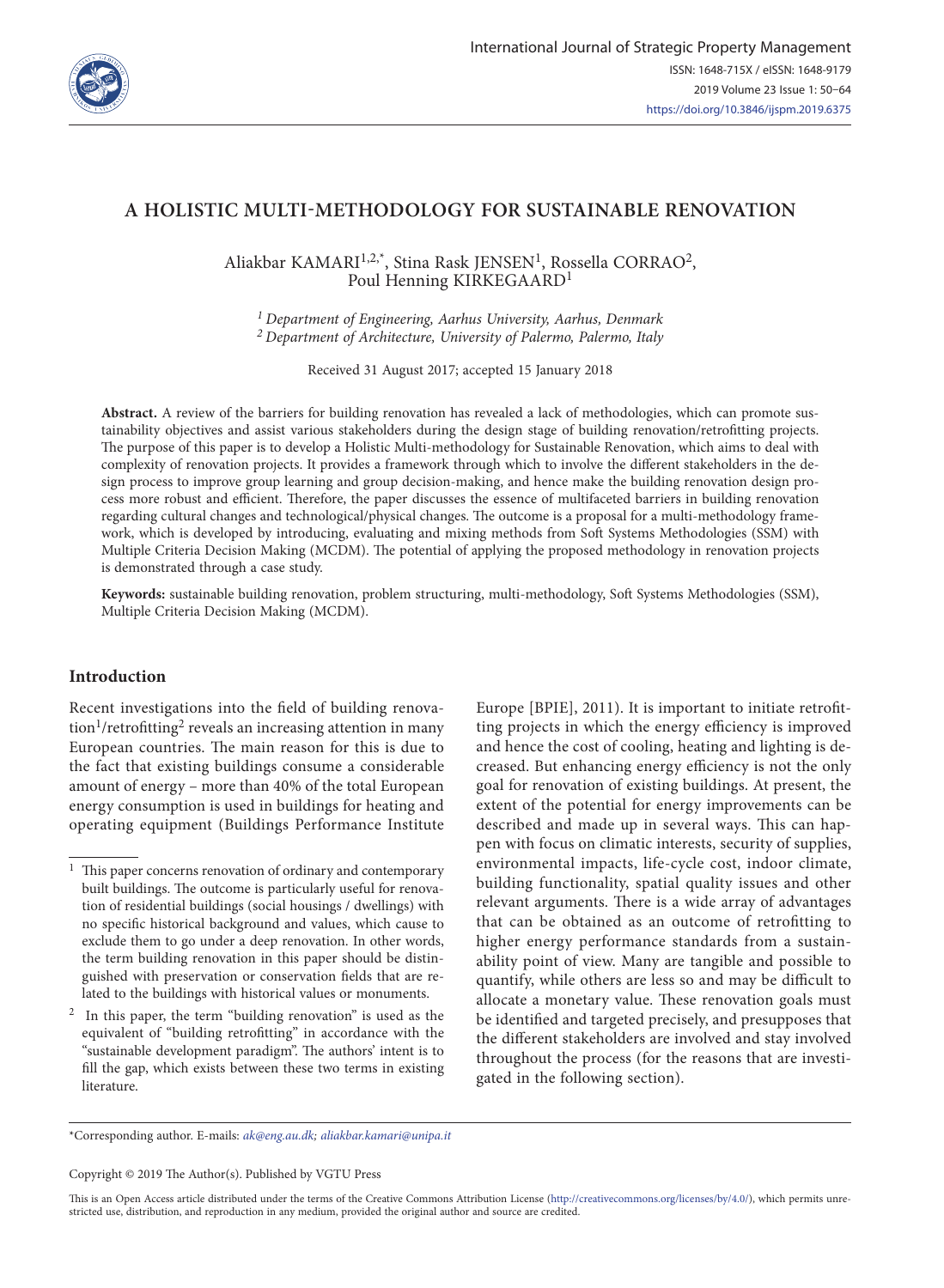### **1. Current barriers in the building renovation field**

Experience from projects and research carried out over recent decades has identified numerous barriers that hinder the uptake of a comprehensive building renovation. BPIE (2011) reported existing barriers in this field, including headlines such as '*financial*', '*institutional* & *administrative*', '*awareness, advice* & *skills*' and '*separation of expenditure and benefit*'. Further, a list of five main constraints that building renovation projects face, from pre-retrofit to post-retrofit stages, were explored by Cattano, Valdes-Vasquez, Plumblee, and Klotz (2013), including:

- Pre-existing hidden conditions are identified late in the design process,
- Typical renovations do not account for interactions between building systems,
- Energy retrofits are not coordinated with other building system renovations,
- Many industry professionals lack experience with the methods and materials required to deliver successful sustainable renovations,
- Poor measurements of the benefits achieved in sustainable renovations.

Galiotto, Heiselberg, and Knudstrup (2015) discussed retrofitting barriers that occur due to *politico-economic* barriers (which need to be addressed by policy makers and market developers), *technical* barriers (which need to be addressed by architects and engineers), and *behavioural*  barriers (which are the direct impact of building owners and occupants). In relation to the last-mentioned barrier, the authors (Galiotto et al., 2015) emphasized the role of occupants' behaviour in building energy consumption, and reasons for *behavioural* barriers reported as for instance limited knowledge about the building renovation process (Boeri, Antonin, Gaspari, & Longo, 2014) and its benefits among stakeholders, or lack of guidance from the government and responsible institutions etc.

The building occupants indirectly influence the pattern of energy demands due to the changes over time in occupancy schedules and usage patterns (Masoso & Grobler, 2010). In connection to this, Booth and Choudhary (2013) categorized the most common barriers in a building renovation as the *pre-bound effect* which is known as the divergence between modelled and actual energy consumption for the pre-retrofit, and *rebound effect* in which the post-retrofit energy consumption is higher than predicted, due to either technical issues such as incorrect design options, failures and mistakes during construction works, pre-existing conditions (solar exposure conditions and orientation, historical and cultural heritage interest, local, many others) or more importantly changes in occupant behaviour. The essence of the pre-bound and rebound effects lead to a substantial disparity between the predicted and actual energy savings. The authors (Booth & Choudhary, 2013) considered that the removal of these barriers may reduce renovation costs and yield buildings that consume less energy and resources. Nevertheless, Yu, Fung, Haghighat, Yoshino, and Morofsky (2011) stated that understanding of building occupants' behaviour in a renovation field is not addressed adequately through the renovation process since the general focus in this field is still on technical goals i.e., energy efficiency. It seems essential that the design approach should integrate the effects of a building's technical aspects together with the users' behaviour representation, giving them the same importance (Degan, Rode, Vettorato, & Castagna, 2015; Tweed, 2013). From another perspective, Acre and Wyckmans (2015) discussed that post-occupancy evaluation of renovated buildings, which is often used to assess the impact of energy renovation, fails to examine the social context correctly due to the fact that many of the energy efficiency measures and technical issues in energy renovation remain abstract to the occupants. The authors (Acre & Wyckmans, 2015) indicated that due to the abstract nature of technical issues, and to improve the interface between technical dimensions and occupants, the non-technical issues which are more intuitive to human perception, need to be unfolded to the key stakeholders involved in the renovation process.

#### **1.1. The concept of holism in building renovation**

In order to find a common pattern for the identified barriers, we begin by posing the question "what is the reason for renovating existing buildings"? Buildings are renovated to make changes. The motivation for making these changes can be different from project to project. From one perspective we can discuss how objectives/ criteria are met by applying technical/physical or technological renovation solutions through changes to the building itself (Kamari, Schultz, & Kirkegaard, 2018d). As an example, we see how re-insulation of the external wall can be a possible renovation solution when the objective is to improve the energy efficiency of a building. From another perspective (as discussed in the previous section), many of the barriers in contemporary building renovations are related to use of the building. As such, another way of improving the objectives/criteria can be to update the building occupant's knowledge about renovation and sustainability objectives. Such objectives are usually demanded by governments, or bodies of the governments such as municipalities, to meet some specific goals i.e., promotion of consumption patterns for reduction of the energy. Regarding the full scope of this discussion, Kamari, Corrao, and Kirkegaard (2017c) addressed a new "Holistic sustainability decision-making support framework for building renovation" by applying Checkland's Soft Systems Methodologies – SSM (2000) beside Keeney's Value Focused Thinking – VFT (1992). As such, sustainability was defined and represented in its full sense from three categories including Functionality, Accountability and Feasibility (18 sustainable valueoriented criteria have been identified) for holistic/deep building renovation purposes (see Appendix 1).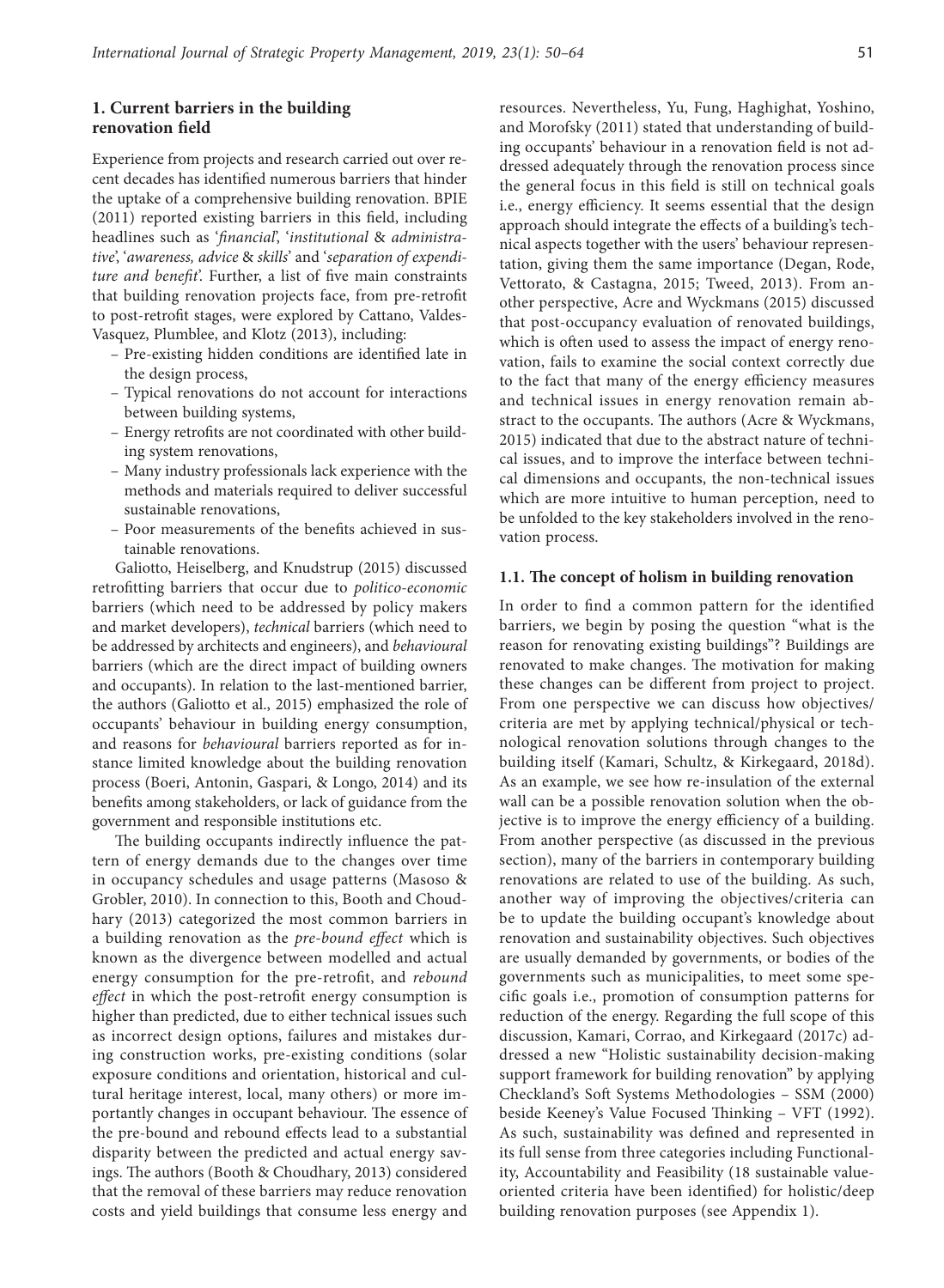

Figure 1. The key stakeholders involved in the process of a typical renovation project<sup>3</sup>

Based on the above, the authors suggest that the origin of changes in the renovation field can be divided into two categories including 1) the changes which need to be applied to the building itself (physical changes and potential application of renovation technologies) and 2) the changes which relate to the building's occupants (to respond to the behavioural barriers). For this discussion we borrow the concept of *Transformational* and *Incremental* changes from the "organizational change management" domain (McNamara, 2006). The term *Incremental* change might include continuous operational improvement or implementation of a new technical system to increase efficiencies while *Transformational* (or radical, fundamental) change targets changing an organization's *culture* (the people or society). Similarly for the building renovation field, we can refer to option 1 above as the *Incremental* changes and option 2 as the *Transformational* changes.

However in the renovation field, *Transformational* changes targets a bigger community than only the occupant of the building. In other words, there are various stakeholders who are involved in this field and act as decision makers in the renovation design process. They all have influence in the process and therefore need to be included and considered as *culture* for this field. For more clarification, Figure 1 illustrates the different stakeholders who are involved in a building renovation process, as well as key factors which they each deal with.

Accordingly, in order to achieve a successful building renovation, the requirements are:

*Cultural (or Transformational)* changes, [which targets society and here refers to enhancement of the awareness, education and inspiration among the 'society' or the community of different stakeholders who are involved in a retrofitting process (see Figure 1)],

and

*Technological/Physical (or Incremental)* changes, [which targets the physical changes of the building and potential application of new technologies, i.e. insulation of the external walls which will be applied as part of a renovation strategy for the enhancement of the various objectives (i.e. energy efficiency, aesthetic, water efficiency, safety etc.). A comprehensive list of renovation approaches based on analysis of a real case study and existing literature was developed by Kamari, Corrao, and Kirkegaard (2018a) in 26 categories (see Appendix 2) including 139 renovation technologies/actions].

Hereafter, the concept of "*Holism*" is assigned to initiatives which combine *Transformational (cultural)* and *Incremental (technological/physical)* changes for building renovation. A renovation problem, hence, is considered as a complex system because it cannot be fully addressed, evaluated and enhanced without comprehension of the relationships between its *culture* and *technological/physical* changes. For further clarification about the problem, we lean on the notion of *messy/wicked* problems from the field of social planning. The phrase *wicked problems* (Churchman, 1967) was originally used to demonstrate problems that are difficult to solve, because they address complex social interdependencies (Midgley, 2000). There are at least two attributes of a wicked problem; firstly, it is difficult to formulate solutions, because of the complexity of socio-cultural interactions and interdependencies; this leads to the inability to foretell long-term effects of decisions since the recognition of the source of the problem is highly complicated. Secondly, the definition of objectives due to various circumstances is provisional, and it entails different features, ideas and interests (Estkowski, 2013). Similarly, the characteristics of the problem within the renovation field involves various types of stakeholders, sustainability criteria (qualitative and quantitative) and selection of potential alternative renovation solutions that vary from case to case. In addition, renovation solutions that work well in one project may be inapplicable in another due to changes in environmental circumstances or in the constellation of stakeholders.

The Figure has been developed by Aliakbar Kamari as a part of development of a Rich Picture (a common SSM method) for building renovation during conducting a workshop regarding to the RE-VALUE project in November 2016.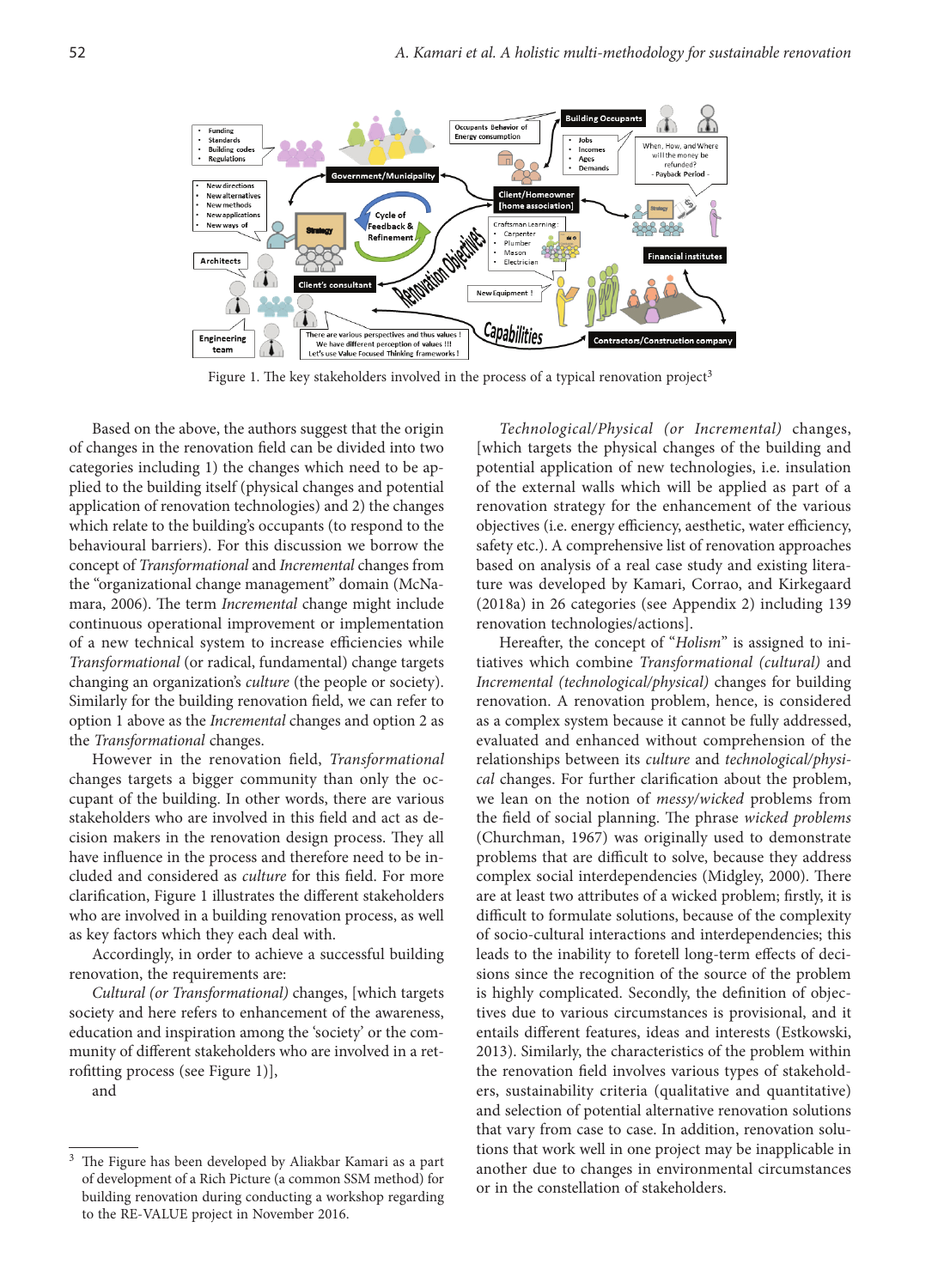The description above reflects that building renovations make up highly complex problems. As such, there is an identified need to investigate and develop an appropriate holistic methodology, which can deal with both *cultural* and *technological/physical* aspects simultaneously. The methodology should be able to address the wicked nature of renovation problems and improve the awareness and learning about sustainability, sustainable retrofitting and sustainable living among the stakeholders. In addition, it should be able to identify, manage and evaluate the building objectives concentrating on selection of the multiple criteria, which form the basis for generation of alternative renovation scenarios $\frac{4}{p}$ ackages. But a logical question arises: what type of design methodology is most suitable and how can it be developed to deal with the complexity of such problems (?).

### **1.2. Three levels of decision-making for building renovation**

As part of previous research, Kamari, Jensen, Corrao, and Kirkegaard (2017a) investigated current design methodologies and processes of building renovation. Furthermore, the same authors (Kamari, Corrao, Petersen, & Kirkegaard, 2017b) explored the decision-making processes for the building renovation field, and here through identified a need for introducing three different decision-making levels (see Figure 2) to help stakeholders in the renovation process discuss their project "on the same level" and make transparent decisions in a rational order. As such, the researchers (Kamari et al., 2017b) introduced two Sustainable Retrofitting Framework and each one including three levels of decision-making. The frameworks were developed based on application of Multiple Criteria Decision Making (MCDM) including either Multiple Attribute Decision Making – MADM methods (option "A") or Multiple Objective Decision Making - MODM (option "B") for building renovation. The authors concluded that the decision-making at the third level of option "B" (based on application of MODM) can be considered as a scientific design approach and was introduced as an integrated design process implementation and evaluation for the use of both quantitative and qualitative objectives/criteria. Further, the frameworks helps to facilitate understanding of the design process implementation through identification of the different activities, which need to be carried out.

The aim of the present paper is to develop a Holistic Multi-methodology for Sustainable building Renovation (hereafter referred to as HMSR), which can help stakeholders overcome the problem formulated in the previous

#### **Decision making at level 1**

It has been designed to respond to variety of stakeholders who are involved in the renovation process as well as problem structuring of the renovation case regarding to the building conditions.

#### **Decision making at level 2**

It has been formulated to address the trade-offs or correlations between the sustainability criteria and related renovation strategies.

#### **Decision making at level 3**





section. To this end, the HMSR is structured following the option "B" from (Kamari et al., 2017b) to make decision at the third level, which has been entitled "scientific decision-making" within an integrated design schema. This is elaborated further in section 3.4.

#### **1.3. Research methods and strategy**

The research strategy employed in the present study calls for an inductive research approach (Groat & Wang, 2013). It involves an interpretive approach and comparative analysis to its subject matter (Denzin & Lincoln, 1998). A case study has been investigated as well. Nevertheless, the primary challenge in this study was to recognize areas of knowledge and disciplines that affect the discovered renovation barriers. They were identified as *sustainability, complexity, wicked/messy problems*, *stakeholders, change management, decision-making,* and ultimately configuring the concept of *Holism* for the building renovation field. Considering these identified areas, and in order to develop an equipped design methodology, the research has found a starting point in Systems Theory and Thinking (Bertalanffy, 1968; Checkland, 1999; Weinberg, 2001; Midgley, 2003), Operation Research (Churchman, Ackoff, & Arnoff, 1957; Hillier & Lieberman, 1967), Critical Systems Thinking (Flood & Romm, 1996) which *aims to combine systems thinking and participatory methods to address the challenges of problems characterized by large scale, complexity, uncertainty, impermanence, and imperfection*  (Bammer, 2003, p. 1), and Critical Realism (Bhaskar & Hartwig, 2008; Mingers, 2014) which combines a general philosophy of science (transcendental realism) with a philosophy of social science (critical naturalism) to describe an interface between the natural and social worlds.

### **2. Understanding of 'methodology' and 'design methodology'**

The word 'methodology' was originally used to describe 'the science of method', which technically makes the concept of 'a methodology' meaningless. However, Checkland (2000) distinguishes this traditional meaning of 'a methodology' towards a new one including different sets of principles. He addresses 'methodology' as *a body of methods used in a particular activity* (Checkland, 2000, p. 26).

<sup>4</sup> The term "renovation scenario" used in this study refers to the selection and combination of different renovation technologies/actions (i.e. insulation of the external walls or replacement of the windows are each a renovation action) that together build alternative renovation scenarios/packages and subsequently is applied to a renovating project.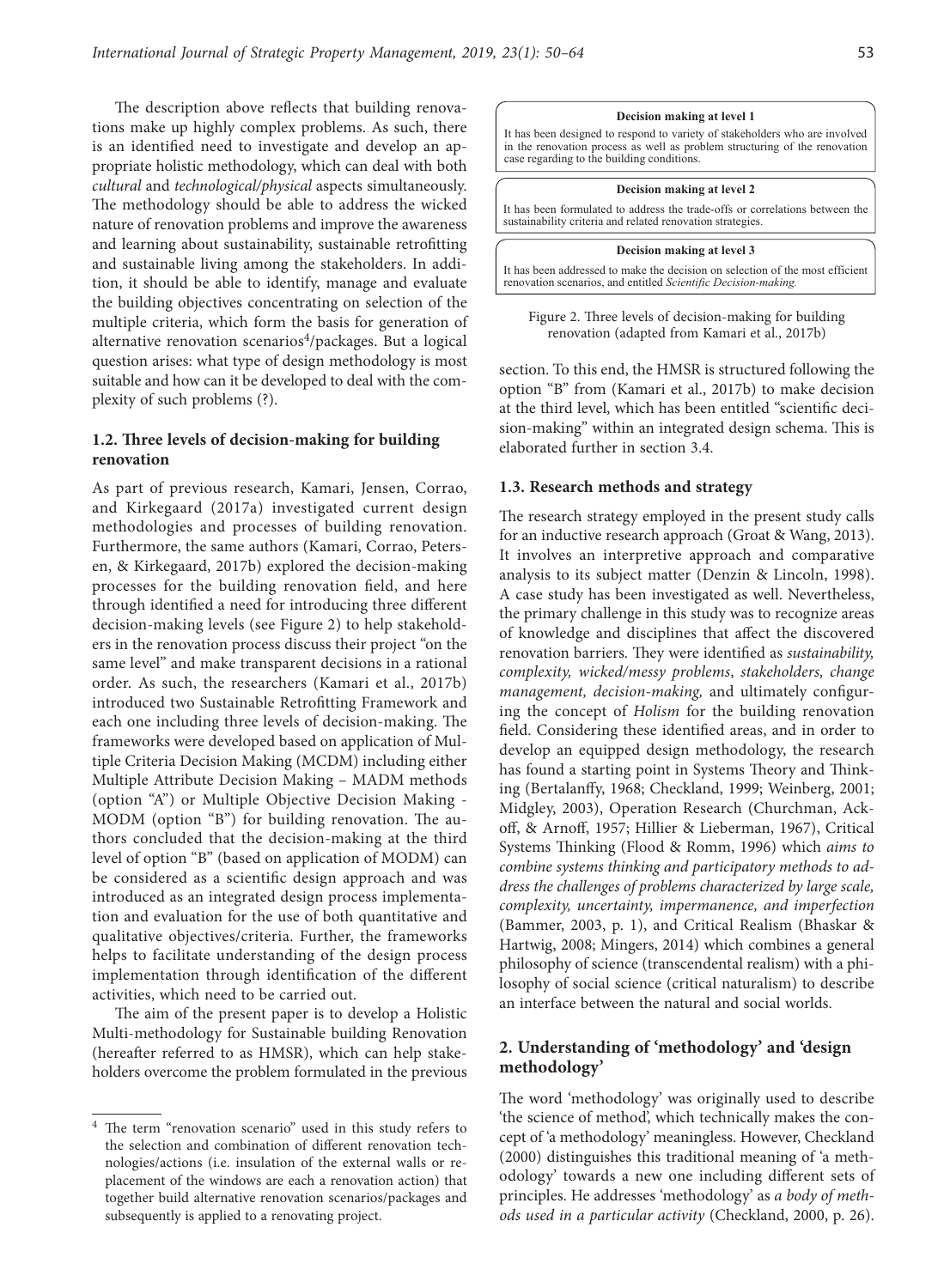Moreover he claims that this latter definition makes the crucial distinction between 'methodology' and 'method'. As the structure of the word indicates, 'methodology' in this situation leads to selection of some certain 'methods', in the form of the specific approach adopted for the specific situation. According to Checkland (2000), most recently developed methodologies follow this latter definition.

There is now a huge diversity of methodologies within the broad field of Decision-making and Management Science, and Engineering Design, all having differing characteristics and stemming from various paradigms based on different philosophical assumptions. Depending on the type of the problem that they are dealing with, including "objective" or "subjective", "soft" or "hard", and "quantitative" or "qualitative", the methodologies can be categorized in two types including Soft Systems Methodologies and Hard Systems Methodologies (Checkland, 2000). "*Soft value management skills are used more in the early project stages when the project is not fully defined*. *This usually involves reaching consensus with many different stakeholders. As the design develops towards resolved design solutions, so hard value management skills and methods increase in importance"* (Dallas, 2006, p. 122). The two mentioned terms have been explored more in detail in sections 3.1 and 3.2.

Researchers such as Cross (2001) strived to investigate and address the methodologies and their differences between *design* and *science* contexts. In this consideration, he identified "Operation Research" as a Scientific Design concept and "Systems theory and thinking" as a Design Science concept (Cross, 2006). Simon's (1969) positivist concept leads to a view of design as 'rational problem solving', and Schön's and Wiggin᾽s (1992) constructivist concept leads to a view of design as 'reflective practice'. Cross (2006, p. 102) argues that these two concepts might appear to be in conflict, but Dorst's (1997) use of the two paradigms in analysing design activity, leads him to the appreciation that the different paradigms have complementary strengths for gaining an overview of the whole range of activities within the design domain (Schön, 1988). Whilst this plenitude can enhance practice, it also poses problems for practitioners who often tend to restrict themselves to one paradigm or even one methodology (Mingers, 2014). Similar to Dorst's concept mentioned above, Jackson (2003) states that different methodologies are making different assumptions about the problem at hand and are hence complementary to one another; it is therefore necessary to make a choice as to which methodologies are appropriate for a particular intervention. Mingers and Brocklesby (1997, p. 2) contribute to the discussion by stating that to deal with the richness of the real world, it is desirable to go beyond using a single (or, on occasions, more than one) methodology. They argue that it is possible to combine several methodologies – in whole or in part – which stem from different paradigms.

The multifaceted problem for building renovation (which was elaborated in section 1.1) is diverse and complex in character and, it therefore seems obvious that it cannot be served by a single methodology. Consequently, it is the authors' intention to develop a multi-methodology as a way to strengthen multiple perspectives on this complex problem and thereby overcome the shortcomings of traditional approaches. The following section of the paper will focus on exploring existing methodologies and methods (see sections 3.1 and 3.2); subsequently to mix them (section 3.3) and ultimately to develop the HMSR (section 3.4), which aims to deal with different aspects of the concept of *Holism* for implementation in the building renovation field.

## **3. Developing the Holistic Multi-methodology for Sustainable Renovation (HMSR)**

### **3.1. Appropriateness of Soft Systems Methodology (SSM)**

SSM was developed by Peter Checkland in 1970s at Department of Systems, University of Lancaster. Checkland and Scholes (1990) distinguish between "hard" and "soft" systems thinking within the attempt to use system concepts to solve problems. Simonsen (1994) describes Hard Systems Thinking within a) Systems Engineering (as the traditional research strategy or design approach for engineers and technologists) and b) Systems Analysis (as the systematic appraisal of the costs and other implications of meeting a defined requirement in various ways). In this perspective the author (Simonsen, 1994, p. 2) discusses that *Hard Systems Thinking has the starting point in 'structured' problems and the assumption that the objectives of the systems concerned are well defined and consistent*; unlike *Soft Systems Thinking* [which] *has the starting point in 'unstructured' problems within social activity systems in which there is felt to be an ill-defined problem situation*. Checkland (1981) refers to Hard Systems Thinking as the 'optimization paradigm' while Soft Systems Thinking is referred to as the 'learning paradigm'. As such, the SSM approach stems from the 'systems movement', which Checkland (1981) considers as an effort to give holistic approaches in socio-technical problems. It is a method that in a systematic way attempts to establish and frame a debate regarding actions for complex and messy situations (Simonsen, 1994). SSM is primary applied in the analysis of complex situations where there are divergent views about the definition of the problem i.e., where nonlinear relationships, feedback loops, hierarchies and emergent properties have to be taken into account. The soft system's method postulates understanding of a system, by iterative learning process. The methodology provides a well-defined action research approach to help address wicked problems. The concept of SSM has been explained in detail by Checkland (2000) in a 'seven stages model' (in 1981), which was subsequently developed through a 'two main stream' approach (in 1988) and finally concluded by a 'four main activity' method (in 1990).

The final version of the SSM (which is named 'the four main activity' method), and, according to Checkland (2000), encourages group learning and is ideal as a group decision-making approach to deal with messy problems.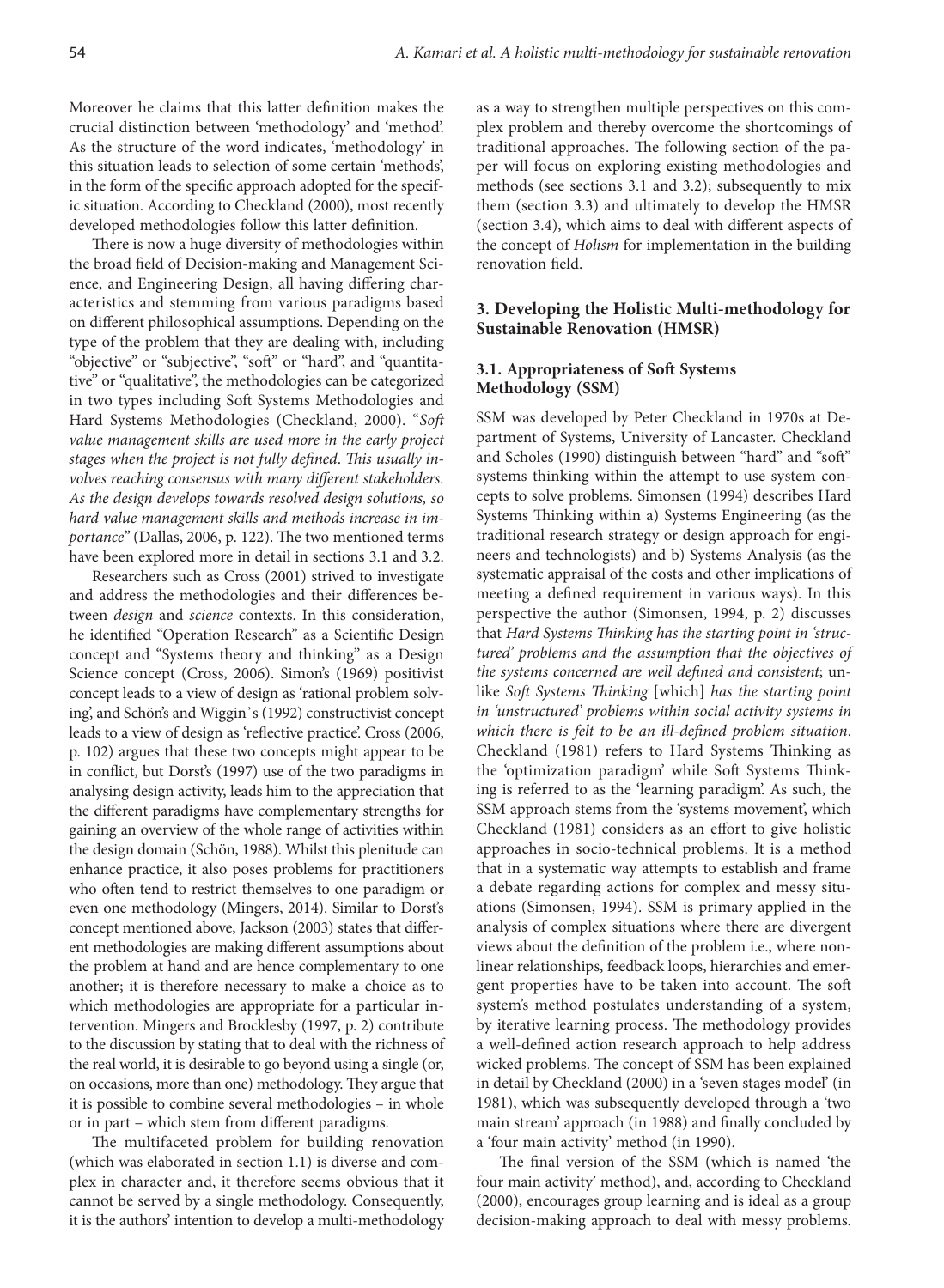It is strengthened by active participants and stakeholders, and encourages joint ownership of the problem solving process. Neves, Dias, Antunes, and Martins (2009) in their study about application of SSM in energy efficiency, discussed that it played a central role in suggesting questions for eliciting a 'cloud of objectives' that each potential evaluator of energy efficiency initiatives may pursue. Further, Rose (1997) recommended SSM where an organization is seeking to achieve changes in workplace culture and transformation into a learning organization. In this perspective, using SSM for the building renovation field could be a way to develop an integrated design process which deals with the complexity, captures it and communicates it among the key players/decision makers/stakeholders, including non-expert decision makers and occupants.

A successful example of application of SSM methods for building renovation field was done in (Kamari et al., 2017c). The authors used Rich picture, CATWOE analysis, Root Definition and development of a Conceptual Model (a brief description of the mentioned methods can be found out in Appendix 3) for the problem of knowledge management in building renovation corresponding to sustainability concept. It was done through conducting two workshops and series of academic participant's meetings. The focus group included variety of participants as illustrated in Figure 1. Using the mentioned methods enabled the authors to explore and capture the needs of different participants and also to categorize and address them as criteria for the future of renovation field. Likewise, the participants were clarified of various principles that are challenging to understand and difficult to act upon. Consequently, application of SSM in a renovation project is suggested as a way to deal with the *culture* and society, because, it promotes an appropriate way of problem structuring, group decision-making and group learning, and hence it supports the implementation of sustainability goals in groups of different stakeholders.

### **3.2. Appropriateness of Multiple Criteria Decision Making (MCDM)**

MCDM is a sub-discipline of Operations Research. It investigates and assesses multiple criteria throughout complex decision analysis (Belton & Stewart, 2002; Figueira, Greco, & Ehrgott, 2005). These methods can address both quantitative as well as qualitative criteria to analyse conflicts in criteria presented by different decision makers (Pohekar & Ramachandran, 2004). Parnell et al. (2013) discuss it as *a philosophy and a social-technical process to create value for decision makers and stakeholders facing difficult decisions involving multiple stakeholders, multiple (possibly conflicting) objectives, complex alternatives, important uncertainties, and significant consequences*. MCDM can provide a technical-scientific decision-making support approach to justify its choices clearly and consistently, especially for addressing issues in connection with the sustainability (Cavallaro, 2009). Conflicting criteria are typical in evaluating options i.e., cost is usually one of the main criteria, and some measure of quality is typically another criterion, easily in conflict with the cost (Gal & Hanne, 1999).

MCDM have been categorized into different groups and methods. The more popular MCDM categories are Multiple Objective Decision Making – MODM and Multiple Attribute Decision Making – MADM (Climaco, 1997; Zimmermann, 1991). MODM focuses on decision problems in which the decision space is continuous while MADM concentrates on problems with discrete decision spaces (Triantaphyllou, Shu, Nieto, & Ray, 1998). Taha and Daim (2013) discuss that the decision problem in MADM is characterized by the evaluation of a set of alternatives against a set of criteria rather than, as in MODM, the existence of multiple and competitive objectives that should be optimized against a set of feasible and available constraints.

A successful example of application of MODM together with MADM methods for building renovation was done in (Kamari, Christensen, Jensen, Petersen, & Kirkegaard, 2018b, 2018c). A performance of a total of 55 renovation scenarios were simulated and evaluated in terms criteria for Energy Consumption, Investment Cost, and Thermal Indoor Comfort. The authors applied Paretofront approach from MODM, and AHP, TOPSIS, WSM, and ELECTRE related to the MADM methods (a brief description of the mentioned methods can be found out in Appendix 3). They concluded that MCDM methods are a valuable method to rank and address conflicting criteria subject to application of several MADM methods for cross validating the ranking – which similar studies also have concluded (Wang et al., 2009). Consequently building renovation, on one side, can benefit from application of MODM methods to resolve the trade-off between criteria (typically based on the preferences of a decision maker) when a solution performs well in all conflicting criteria. On the other side, MADM methods potentially can be used to deal with evaluation of various renovation scenarios upon evaluation of multiple criteria in decisionmaking processes when selecting the most efficient and optimal renovation scenarios/packages.

#### **3.3. Mixing SSM with MCDM**

The potential of using methodologies such as SSM or MCDM can also be considered from their vast application in the other disciplines. Above all, the availability of the various tools and software in the making and implementation of decisions when using SSM or MCDM is another reason that increases their appeal. Neves et al*.* (2009, p. 11) applied SSM to structure a Multi-Criteria Decision Analysis (MCDA) model for appraising energy efficiency initiatives and concluded that: *"SSM is a viable alternative to using mapping-based problem structuring methods to help unveiling a set of objectives for structuring a multi-criteria decision analysis model".* The most important weakness of SSM is the lack of support, when using it during the last phases where a decision is made. Similarly, the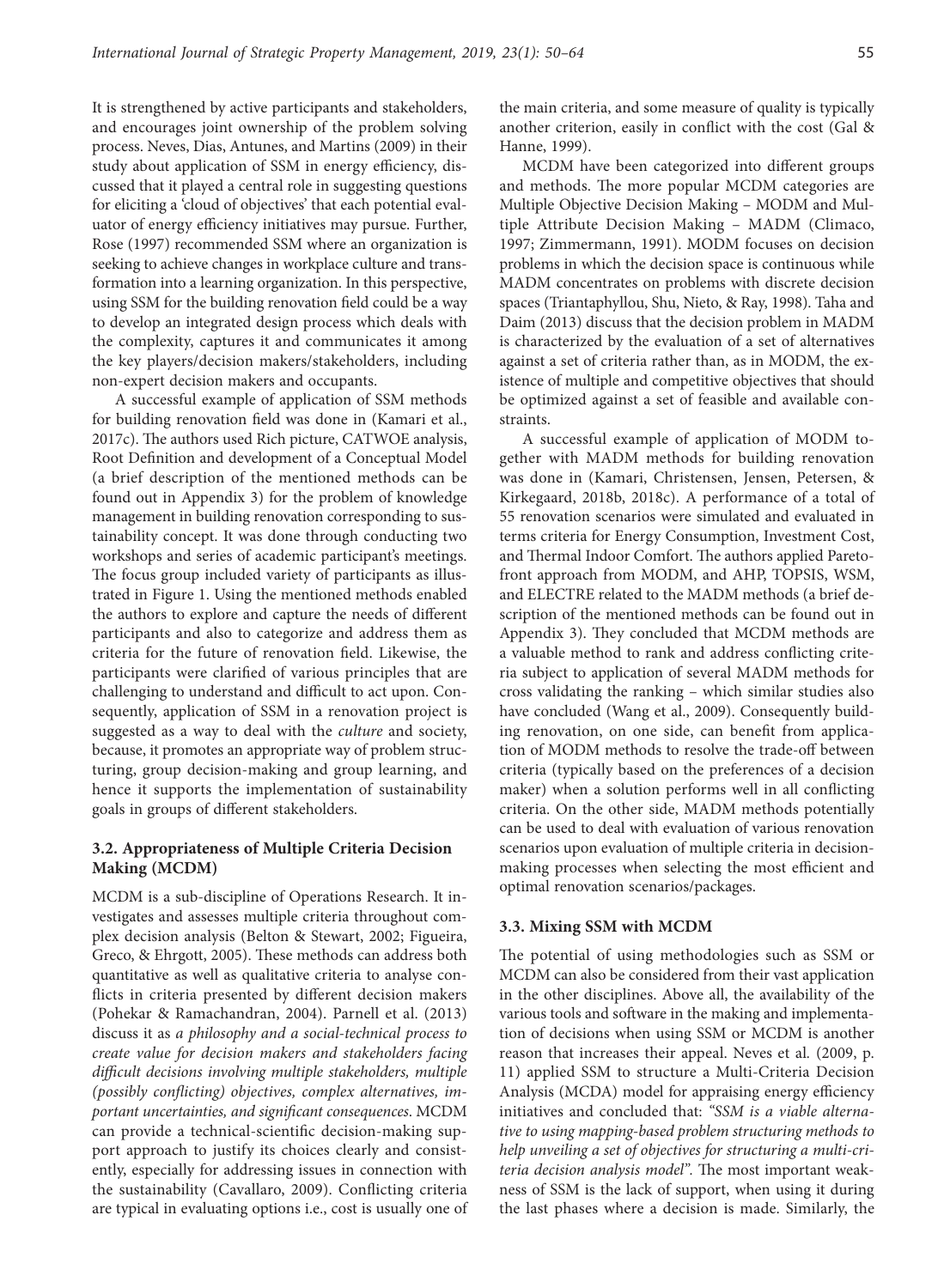weaknesses of MCDM was identified during the problem exploration and problem structuring stages due to the lack of adequate appreciation (Jayaratna, 1994). However, Petkov and Petkova (1997) underline that these weaknesses should not be considered as a cause for rejection of these methods. On the contrary, on the basis of Critical Systems Thinking (Flood & Romm, 1996) and Critical Realism (Bhaskar & Hartwig, 2008; Mingars, 2014), one can find a common foundation for the complementarity use of MCDM techniques with SSM approaches. The authors (Petkov & Petkova, 1997) conclude that there is a considerable scope for new and fruitful combined application of MCDM methods with different strands of systems thinking, which could ultimately enrich both approaches. It can be adopted from Petkov et al. (2007, p. 13) that it is useful to explore the possibilities to combine separate techniques from SSM with MCDM in order to both reflect the conflicting nature of the criteria, when dealing with increased complexity and multiple stakeholders. It further guides decision makers in complex situations and harness their potential to support learning about the problem and more effective decision support.

In this perspective, and following the main aim of the present paper, the authors suggest to apply a mix of SSM and MCDM methods for the building renovation field in order to deal with the problem formulated in section 1.1. Issues related *culture* can be addressed through attention to regular communication, collaboration, brainstorming, group learning and group decision-making among the stakeholders to promote learning and participation in a top down procedure by using SSM. Issues related to *technological/physical* aspects, can be addressed by using MCDM. As a result of these interventions, the stakeholders can concentrate on building a common appreciation about the most essential issues corresponding to the soft and hard aspects of the issues at hand. Moreover, it propels better informed management decision related to the particular situation.

There are a range of different methods available in SSM and MCDM that are capable of dealing with either *appreciation* and/or *analysis* and/or *assessment* and/or *taking action* (Mingers & Brocklesby, 1997) while facing a problem. In addition, the framework for implementation and evaluation of factors affecting the retrofitting field serves different perspectives and stakeholders as demonstrated in Figure 1. As such, when mixing SSM

with MCDM, it is essential to consider which methods are the most applicable. For this reason, the research has used Habermas᾽ (1984) three worlds including *social*, *personal* and *technical* worlds for the evaluation of the capabilities of the methods, which are in line with the terms *Transformational* and *Incremental* changes discussed in section 1.1. Table 1 in the following represents the mapping of the various selected methods from SSM and MCDM as well as their capabilities in relation to the three worlds of *social*, *technical*, *personal* for building renovation purposes. The selected methods in this study are quite popular due to their mechanisms, understandability in theory, and the simplicity in application to their related problems. In addition they have all been used by the authors in previous works. However, it should not hinder application of other methods from SSM or MCDM. The following considerations serve to clarify the correct application of these methods, when using them in the development of the HMSR in the next step. It should be noted that a short description and required citation relevant to the indicated methods in Table 1 has been provided in Appendix 3.

#### **3.4. The step-by-step HMSR development**

In order to establish the applicability of the methodologies as part of a multi-methodology, we have studied the underlying assumptions behind each methodology with reference to Mingers and Brocklesby (1997), Vo et al. (2001), Jackson (2003) and Petkov et al. (2007). For the SSM part, the framework for the development of the HMSR, has been applied from "four main activity approach"; it can be described as a four main activities process of analysis, which uses the concept of a human activity system as a means of getting from "finding out" about a situation to "taking action" and improving the situation (Checkland, 2000).

In addition, as discussed in section 1.2, Kamari et al. (2017b) considered the application of MCDM methods for building renovation, and hence two typical decisionmaking frameworks based on application of the two different types of MCDM (MADM or MODM) were developed. Subsequently, the decision-making on third level of the second framework including use of MODM (i.e. the study by Juan, Gaob, & Wangc, 2010) was entitled as "scientific decision-making" and considered as the inte-

Table 1. Mapping of popular methods from SSM and MCDM discussed in relation to the three worlds of Habermas (1984) for dealing with the concept of Holism in building renovation

|                                                                                                                                                                |            | Analysis<br>Appreciation |            | Assessment  |            | Action      |            |             |
|----------------------------------------------------------------------------------------------------------------------------------------------------------------|------------|--------------------------|------------|-------------|------------|-------------|------------|-------------|
| Social world                                                                                                                                                   | A, B, C, D |                          | A, E, F, G | H           | F, G       | I, J, K     |            | J, $K$      |
| Personal world                                                                                                                                                 | A, B, C, D |                          | C, D, E    | Н           | C, D, E    | I, J, K     | D, E       | J, $K$      |
| Technical world                                                                                                                                                | A, B, C, D |                          | C, F, G    | H           | F, G       | I, J, K     |            | J, K        |
|                                                                                                                                                                | <i>SSM</i> | <b>MCDM</b>              | <i>SSM</i> | <b>MCDM</b> | <i>SSM</i> | <b>MCDM</b> | <i>SSM</i> | <b>MCDM</b> |
| A) Rich picture; B) CATWOE; C) Root definition; D) Conceptual models; E) PQR; F) POT; G) SAST; H) Delphi method;<br>[I] Pairwise comparison; J) AHP; K) TOPSIS |            |                          |            |             |            |             |            |             |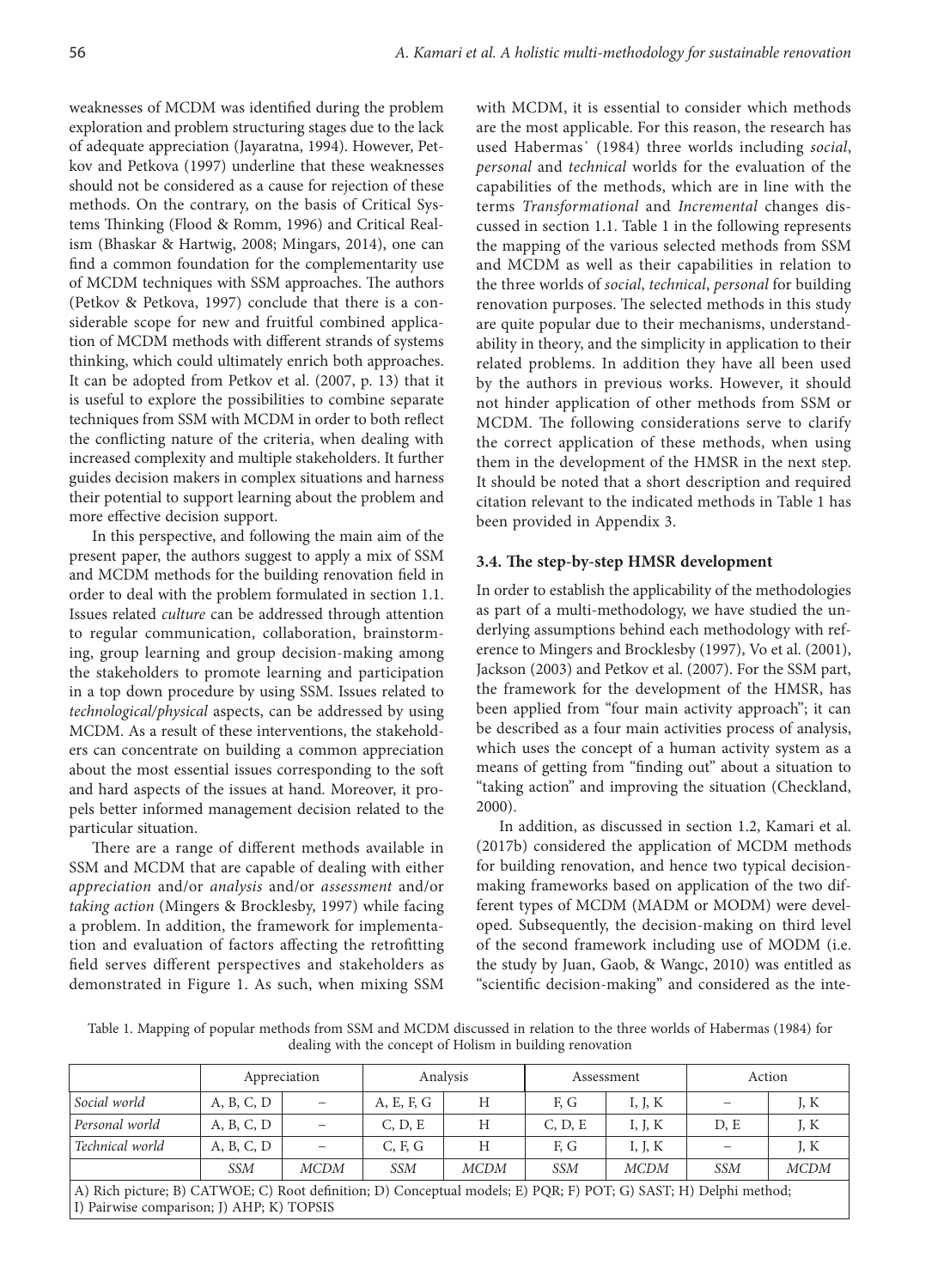| Decision-<br>making at<br>Level 1 | Stage 1 | Finding out about a problem situation, including culturally/politically                                                                                                                                                                                                                           |  |  |  |
|-----------------------------------|---------|---------------------------------------------------------------------------------------------------------------------------------------------------------------------------------------------------------------------------------------------------------------------------------------------------|--|--|--|
|                                   |         | Proposed methods: Root definition, Rich picture, CATWOE, Conceptual models, PQR (What,<br>How, Why), and Delphi method                                                                                                                                                                            |  |  |  |
|                                   | Stage 2 | Formulating relevant purposeful activity models                                                                                                                                                                                                                                                   |  |  |  |
|                                   |         | Proposed methods: PQR (What, How, Why)                                                                                                                                                                                                                                                            |  |  |  |
| Decision-<br>making at<br>Level 2 | Stage 3 | Debating the situation, using the models, seeking from that debate both<br>a) changes which would improve the situation and are regarded as both desirable and<br>(culturally) feasible<br>b) the accommodations between conflicting interests which will enable action to<br>improve to be taken |  |  |  |
|                                   |         | Proposed methods: POT or SAST + Pairwise comparison and/or AHP                                                                                                                                                                                                                                    |  |  |  |
| Level 3                           | Stage 4 | Taking action in the situation to bring about improvement                                                                                                                                                                                                                                         |  |  |  |
|                                   |         | Proposed methods: AHP and/or TOPSIS                                                                                                                                                                                                                                                               |  |  |  |

Table 2. Mixing SSM with MCDM methods for sustainable building renovation [matching the three levels of integrated design process (from Kamari et al., 2017b) with the framework of the SSM (from Checkland, 2000)]

grated design process implementation and evaluation of sustainable building renovation (Kamari et al., 2017b). In the present paper, HMSR uses the mentioned framework<sup>5</sup> as the main framework to apply MCDM in renovation process. Accordingly, as demonstrated in Table 2, the "four main activity approach" from (Checkland, 2000) have been matched on the "three levels of the decisionmaking" which were represented in Kamari et al. (2017b). Next, the methods from SSM and MCDM based on their capabilities, which were represented in Table 1, have been assigned to these stages.

By merging the "four main activity approach" from SSM with the framework for application of MCDM for building renovation by introducing use of a DSS (Decision Support System) for generation of renovation scenarios from Kamari et al. (2017b), it is possible to deal with different aspects of *Holism* (see section 1.1). In doing so, a renovation project can primarily be explored and the problem can be structured towards making the most efficient decision about which scenario to pursue at the end of the process. The results have been combined in Table 3 and configure/constitute the HMSR with a listing of activities relevant at each decision level (activities 1 to 23).

When applying the HMSR, the relevant stakeholders are first identified and their demands or their relevant concerns are explored (see Figure 1); the design objects are set up; then, there will be a separation on "soft" and "hard" (quantifiable) criteria; next, the criteria are assessed and finally the decision on which scenario to pursue is made. By following the methods which were introduced in Table 3 for performing each step and based on the mechanism of the methods, the mentioned activities can be carried out by performing two rounds of iteration in the process. For more clarification on how and where the proposed methods are applicable, a real renovation project is described in the following section, including a discussion about the potentials of applying the methods from HMSR.

#### **4. Case study**

In order to demonstrate how the HMSR could be applied in practice, we introduce a case study in Aarhus, Denmark. The case is included as an example of how a renovation project is carried out today, and how applying the HMSR could have supported the process. This is done with reference to the activities and methodologies put forward in Table 3 and based on the author's previous experiences with implementing the activities and methodologies in previous cases.

The included case is a social housing block from the late 1960's, which is currently undergoing renovation. The eight-storey building block has an area of approximately 9.500  $\text{m}^2$  and forms part of the first phase of a comprehensive plan to renovate and transform the entire neighbourhood, which consists of approximately 2400 apartments and 200.000  $m<sup>2</sup>$  in total. The renovation and transformation of the housing block includes a general renovation of the apartments, renovation of the facades and the establishment of new apartment types. The project it put out to tender as a turn-key contract with an integrated architectural competition (Brabrand Boligforening, 2014; Århus Kommunes, 2007, p. 5). At the moment of writing this paper, the tender for the project has been settled, but the renovation project not yet completed.

The insights communicated in the present paper are based on information meetings and a research by designstudy conducted in one of the bidding teams. As such, the insights convey the process as experienced from this specific view point. The research through design-study, together with the present paper, has been conducted as part of the Danish research project RE-VALUE (Value Creation by Energy Renovation, Refurbishment and Transformation of the Built Environment, Modelling and Validating of Utility and Architectural Value). The research project has been initiated to establish a more holistic approach to the assessment of value creation in building renovation projects.

 $^5\,$  The framework was used from Kamari et al. (2017b, p. 6  $-$ Figure 3).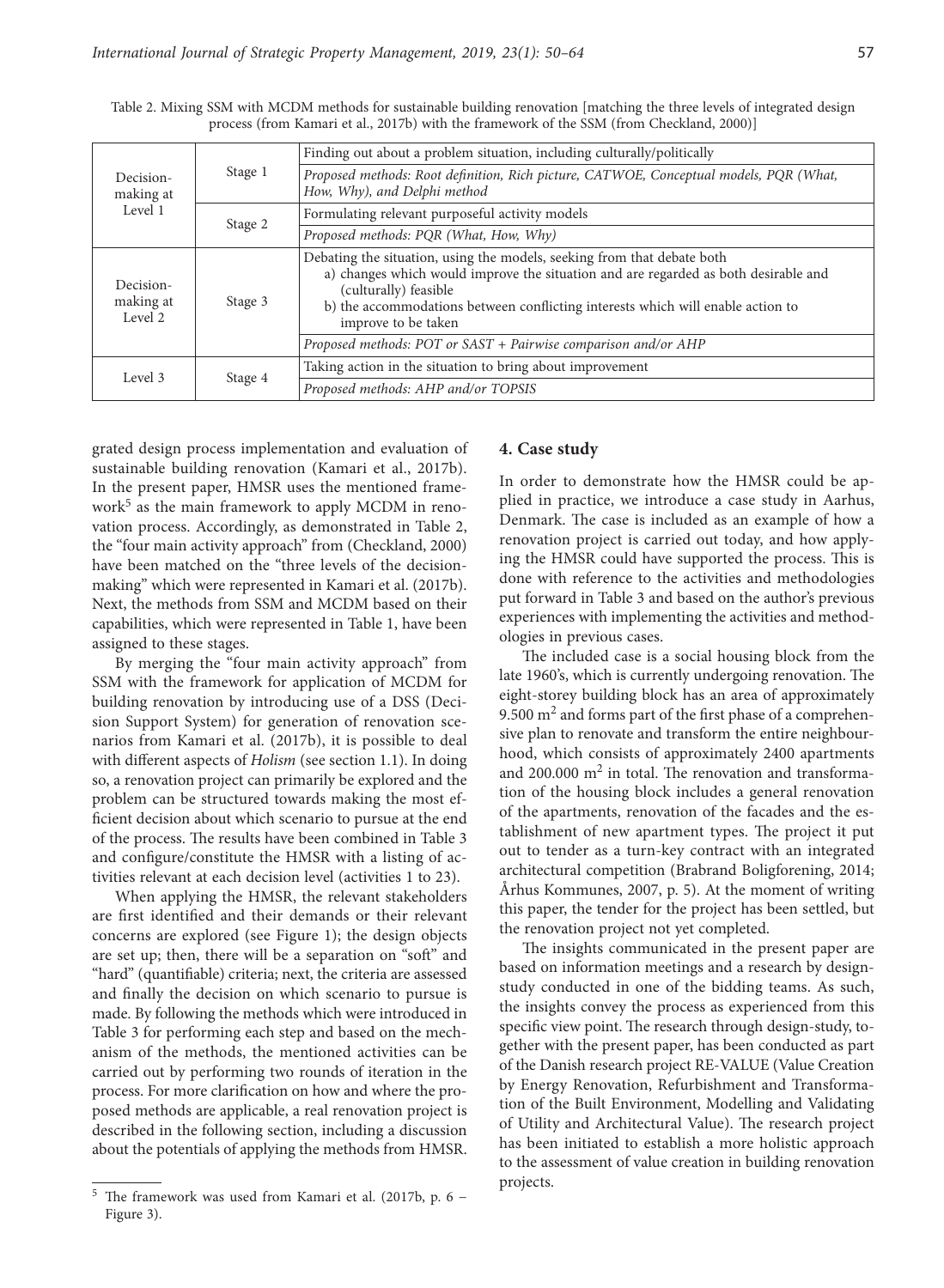Table 3. The step by step HMSR

| Levels of<br>decision-<br>making  |                            | Relevant activity                                                                                                                                                                                                                                                                                                                                                                     | Methods from SSM and MCDM                                                  |                                                           |
|-----------------------------------|----------------------------|---------------------------------------------------------------------------------------------------------------------------------------------------------------------------------------------------------------------------------------------------------------------------------------------------------------------------------------------------------------------------------------|----------------------------------------------------------------------------|-----------------------------------------------------------|
|                                   |                            | Project start-up<br>- using the "Characteristic Diagram" from (Kamari et al., 2017c)                                                                                                                                                                                                                                                                                                  |                                                                            | 1                                                         |
| Decision-making at Level 1        |                            | Identify stakeholders                                                                                                                                                                                                                                                                                                                                                                 | Rich picture + CATWOE analysis                                             |                                                           |
|                                   |                            | Engage with the project team                                                                                                                                                                                                                                                                                                                                                          |                                                                            |                                                           |
|                                   |                            | Define the project boundaries and objectives                                                                                                                                                                                                                                                                                                                                          | Root definition + CATWOE analysis +<br>Conceptual models                   | $\overline{4}$                                            |
|                                   |                            | Gather evidence regarding the building                                                                                                                                                                                                                                                                                                                                                |                                                                            | 5                                                         |
|                                   |                            | Review the best and worst practices in similar renovated cases                                                                                                                                                                                                                                                                                                                        |                                                                            |                                                           |
|                                   |                            | Review criteria and indicators (division on Soft & Hard criteria)<br>- using the "Value Map" from (Kamari et al., 2017c)                                                                                                                                                                                                                                                              | PQR + Delphi study                                                         |                                                           |
|                                   |                            | Selecting the main design criteria and indicators                                                                                                                                                                                                                                                                                                                                     |                                                                            |                                                           |
|                                   |                            | Level 1: It would be possible to develop and evaluate renovation scenarios using certain simulation and analytical software at the<br>end of this decision level. This would reflect a common/traditional process. At this level, the process could be supplemented by<br>using for instance the Danish Total Value Model (Schunck, 2011) and/or RENO-EVALUE (Jensen & Maslesa, 2015) |                                                                            |                                                           |
|                                   |                            | Identification and selection of the purposeful criteria where the<br>trade-offs need to be addressed (i.e. cost and quality)                                                                                                                                                                                                                                                          |                                                                            | 9                                                         |
|                                   |                            | Developing assessment questions and relevant items (renovation<br>actions) for the indicators.                                                                                                                                                                                                                                                                                        | Development of a Decision Support                                          | 10                                                        |
|                                   | Hard criteria              | Developing a scoring system based upon purposeful criteria for<br>the assessment items (using experts' proposals)                                                                                                                                                                                                                                                                     | System (DSS) by use of MODM (Näegeli,<br>Ostermeyer, Kharseh, Kurkowska, & |                                                           |
|                                   |                            | Assessment of the questions with relevant stakeholders                                                                                                                                                                                                                                                                                                                                | Wallbaum, 2017; Yin, Stack, & Menzel,<br>2011; Juan et al., 2010)          | 12                                                        |
| Decision-making at Level 2        |                            | Development of a DSS using MODM (i.e. Evolutionary algorithms<br>or Genetic algorithms) based upon assigned scores                                                                                                                                                                                                                                                                    |                                                                            |                                                           |
|                                   |                            | Create ranking of renovation scenarios based on assigned scores                                                                                                                                                                                                                                                                                                                       |                                                                            | 14                                                        |
|                                   |                            | Starts with the top ranked scenarios resulted from previous step                                                                                                                                                                                                                                                                                                                      |                                                                            | 15                                                        |
|                                   |                            | Developing measurement scales for the sub-criteria (Soft)                                                                                                                                                                                                                                                                                                                             | POT or SAST                                                                |                                                           |
| riteria<br>ပ<br>Soft              | Drawing of causal diagrams |                                                                                                                                                                                                                                                                                                                                                                                       |                                                                            |                                                           |
|                                   | Score indicators           | Pairwise comparison or AHP                                                                                                                                                                                                                                                                                                                                                            |                                                                            |                                                           |
|                                   | Justify responses          |                                                                                                                                                                                                                                                                                                                                                                                       |                                                                            |                                                           |
|                                   |                            |                                                                                                                                                                                                                                                                                                                                                                                       |                                                                            | Review and revise appraisal based on stakeholder feedback |
|                                   |                            | Level 2: It is possible to make a decision at the end of this decision level using for instance brainstorming between the involved<br>stakeholders and hence the renovation scenario is selected                                                                                                                                                                                      |                                                                            |                                                           |
| making at<br>Level 3<br>Decision- |                            | Aggregating scores - Soft criteria + Hard criteria                                                                                                                                                                                                                                                                                                                                    | AHP and/or TOPSIS                                                          |                                                           |
|                                   |                            | Visualizing the results with relevant tools                                                                                                                                                                                                                                                                                                                                           |                                                                            |                                                           |
|                                   |                            | Analysing the results (i.e. using sensitivity analysis) and making<br>the decision on the selection of the right renovation scenario                                                                                                                                                                                                                                                  |                                                                            |                                                           |
|                                   |                            | Level 3: The decision which is made at this level, is scientifically and rationally sound                                                                                                                                                                                                                                                                                             |                                                                            |                                                           |

*Note:* A short description and required citation relevant to the introduced methods in the body of the methodology has been provided in Appendix 2; The symbol  $\bigcap$  refers to the fact that the design process is not linear, but iterative in character. As such, several iterations of the activities are likely to the performed throughout the process. It results from the application of the introduced methods.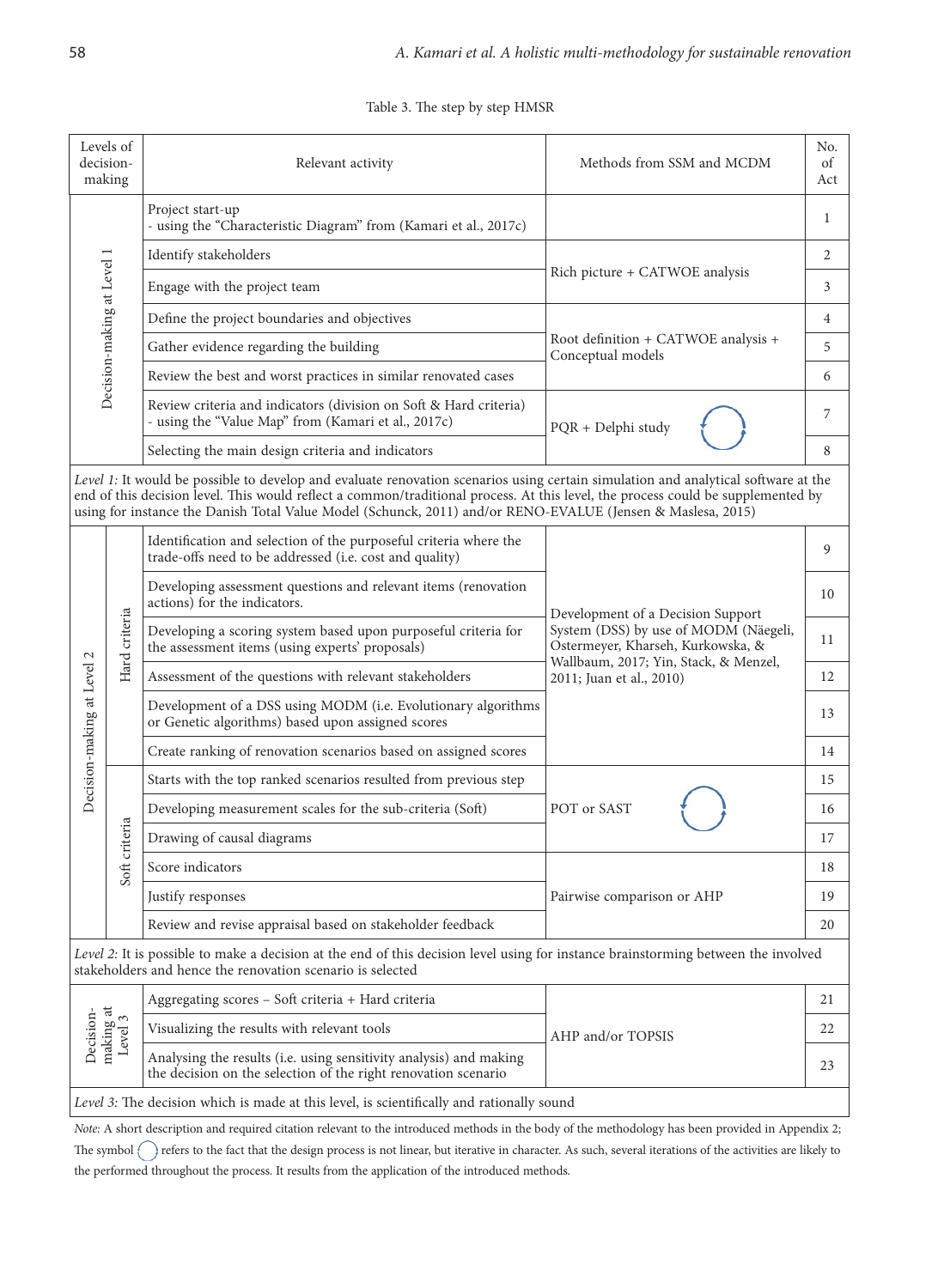## **4.1. Demonstrating the application of the HMSR in the renovation case**

In the initial phase of the project, the client (the housing association) engaged client consultants to perform initial investigations, *"gather evidence regarding the building"* and develop a building program as the basis for the tender. In this phase, the client consultants engaged in a user process and initiated dialogue with relevant stakeholders, hereunder the municipality and funding institutions. Due to the status of the housing block as a pilot project in the overall rehabilitation of the neighbourhood, the project has been of interest to a large number of stakeholders. This process can be described as *"identification of stakeholders"* and *"Engaging with the project team"* in accordance with Table 3. The stakeholders entered the project with different priorities, spanning *"hard"* criteria related to e.g. finance and thermal capabilities, as well of more *"soft"* criteria related to the general image and safety of the area as well cultural-heritage concerns to name but a few. Due to the socio-economic status of the area, the soft criteria have carried considerable weight throughout the process, which has added to the complexity of the renovation task at hand. Together, the project stakeholders involved at this initial stage have *"defined the project boundaries and objectives"*.

Applying *Root definition*, *CATWOE analysis* and development of a *Conceptual Model*, could have supported the task of identifying key stakeholders and investigate the renovation case from different perspectives. This would offer a framework for capturing and dealing with the complexity of the project and create a shared language for discussing this complexity in a holistic manner.

Back to the studied case; as part of the initial process, a group of representatives of the housing association, consultants, municipality and users went on study trips in Denmark and abroad with the aim to *"review best practices in similar renovated cases"*. Based on this initial process *"criteria and indicators"* were reviewed, selected and communicated in the building program, which founded the basis for the following tender and competition phases. In the specific case, the building program included actual principle scenarios for the renovation, developed by the client consultants prior to the tender and competition phases, to communicate principles to the users, who had to vote for or against the renovations before any further actions were taken. Referring back to the HMSR in Table 3, this process of formulating criteria could have been supported by using the *PQR* method from SSM, and *Delphi method* from MCDM, as these methods offer a knowledge-based approach to prioritizing and selecting criteria and sub-criteria. By applying the PQR (Do P by Q in order to contribute to achieving R, which answers the three questions: What to do "P", How to do it "Q" and Why do it "R") method, P can be referred to building components, Q can be referred to alternative renovation solutions and R can be referred to sustainability objectives. The first round iteration on previous activities in the process is performed by applying the *Delphi method*.

Returning to the studied case, the task of the bidding teams was to interpret the criteria and principles put forward in the building program and develop specific design scenarios, which were ultimately narrowed down to one proposal in each team. During start-up meetings within the team, consisting of a contractor, an architectural consultancy company and an engineering consultancy company, the *"criteria and indicators"* put forward by the client were discussed. The project group met up once a week to discuss and evaluate scenarios for realising these objectives. Within each sub-group, e.g. the architecture group, several iterations would be carried out during the course of the week, leading up to these weekly joint meetings. During the weekly meetings a dialogue-based evaluation of the scenarios was carried out. In a number of cases the contractor would calculate cost consequences of alternative scenarios after the meeting by use of spreadsheets, and continuous dialogue between architects and engineers would serve to secure integrated solutions. At two occasions, the project group had presentations/dialogue meetings with the client, where the proposed design solution was discussed relative to the originally stated criteria. Based on these activities, the scenarios were gradually narrowed down to one proposed scenario, which was delivered to the client and subsequently evaluated by an assessment committee.

If we relate the process in the case study to Table 3, we see that the process can be described with reference to decision-making level 1. In the following, we use the framework of the case study to elaborate upon how moving through the decision levels 2–3 could have further influenced and supported the process (see Figure 3).

Applying the HMSR [moving forward to decisionmaking at level 2], using a DSS (Näegeli et al., 2017; Yin et al., 2011) could support the process of generating renovation scenarios focusing on "hard" criteria. It improves the quality of the decision as it provides the stakeholders a detailed overview of the possible solutions and how they perform and therefore encourages stakeholders to accommodate holistic renovation solutions. The authors see a potential to optimise the current process of developing and testing scenarios and, subsequently, reduce the number of meetings needed to evaluate them. Further, by applying the *POT* method (P for Personal, O for Organizational and T for Technical) from SSM, and *AHP* from MCDM, the process of evaluating the final scenarios (i.e. the top ten scenarios generated by application of the DSS) is supported by use of weighted criteria.

Here the weighting progress using *AHP* methods benefits from the *POT* method. Performance rating of sustainable value oriented criteria are constructed as quantitative and qualitative values. The quantitative values are used for criteria that can be quantified using numbers (i.e. Energy consumption) which is addressed using a DSS. Qualitative values are used to characterize how well a building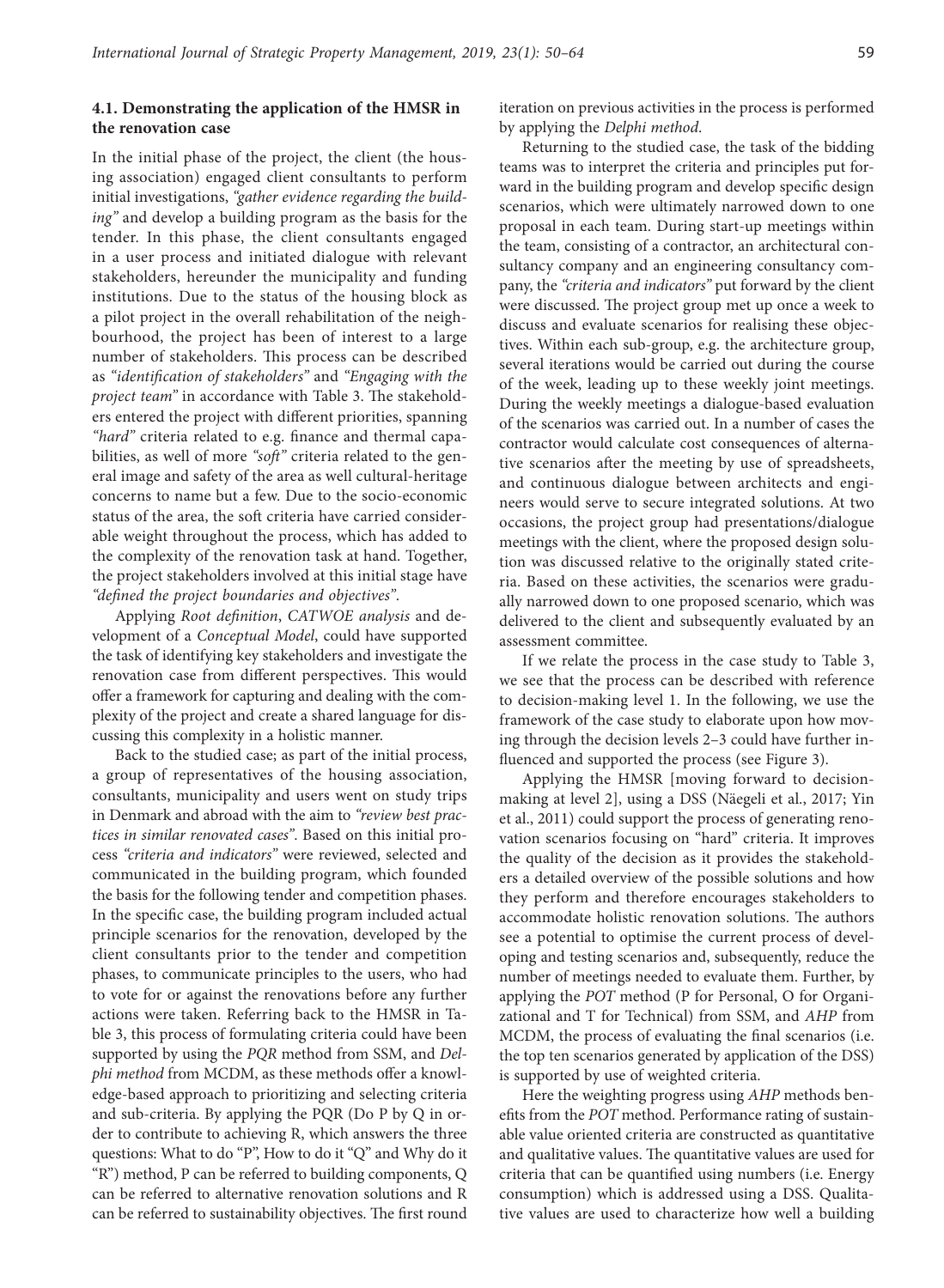

Figure 3. Principle diagram illustrating the use of the case study to exemplify how applying the HMSR could potentially influence the renovation process

scheme is rated against particular criteria in situations where the rating is based on qualitative judgment (i.e. spatial quality, sociality, aesthetic etc.), and thus not normally subject to quantification. Keeney (1992) states that the values must be identified and defined precisely; then, they can be articulated through this meaning qualitatively by stating objectives, and, if desirable, they can be embellished with quantitative value judgments. To this end, the criteria are weighted using *AHP* through setting up the *POT* methods by running a workshop. Application of i.e., *POT* ascertains the second round of iteration on previous activities as well. When the O (Organizational) and P (Personal) perspectives are "swept into" the T (Technical) perspective, gaps between the perspectives are discovered. *"The gaps occur because different perspectives use different languages to talk about the same problem and thus it is difficult for one perspective to communicate with the other perspectives"* (Vo et al., 2001, p. 3). Added to this, application of methods such as *POT or SAST* enables stakeholders to hear each other's voices and the common present challenges in the renovation field (e.g. the re-bound effect) can be highlighted and emphasized, which potentially help to increase the level of awareness, group learning, and finally group decision-making. This helps to deal with the aspect of *culture,* which was formulated in section 1.1. After this step, and by going through the level 3 of the HMSR, the selection of the most efficient renovation scenario, based on aggregation of the gained scores from selected "soft" and "hard" criteria for retrofitting, can be finalized. The authors suggest to apply two different MCDM methods (i.e. *AHP* and *TOPSIS*) including a *sensitivity analysis* to determine how different value of an independent objective/criterion impacts a particular dependent objective/ criterion under a given set of assumptions.

#### **4.2. Summary on the case study**

In the above, a case study has been introduced as a means to demonstrate how the HMSR could be applied in practice. The case exemplifies the complexity of renovation processes due to, i.e. involvement of a large number of stakeholders, with different priorities spanning both "soft" and "hard" criteria. Through the case study, the authors have aimed to demonstrate how the HMSR could potentially help overcome this complexity by suggesting a mix of activities and methodologies from SSM and MCDM in a unified multi-methodology. The authors further make use of the case as a means to demonstrate how activities at design-making levels 2–3 can add value to the process by providing a systematic methodological framework for developing and evaluating design scenarios. The suggested activates and methods for exploring design scenarios through the use of i.e. generic algorithms are expected to support the current "manual", dialogue-based process of translating criteria into scenarios, through time reductions and the ability to evaluate multiple criteria simultaneously. In total, application of SSM methods from the beginning serves to structure the renovation problem and using MODM (the DSS) and MADM methods helps to generate and select the most optimal and efficient scenario for the renovation project.

As such, the case serves to demonstrate the potential of the HMSR as a systematic methodology for handling the complexity of the renovation field and there through add value for stakeholders, not least the end-users of the building, by promoting a holistic approach to building renovation.

#### **Conclusions and further studies**

A review of the barriers for building renovation has revealed a lack of methodologies, which can promote sustainability objectives and assist various stakeholders during the design stage of building renovation/retrofitting projects. To this end, this paper explored the notion of complexity in building renovation. It identified retrofitting as a complex field given its multifaceted value profile and involvement of many different stakeholders. Ultimately, it produced a multi-methodology, based on a mix of SSM and MCDM methods, which can serve as a means to structure retrofitting problems in accordance with the sustainability to support the decision making and help to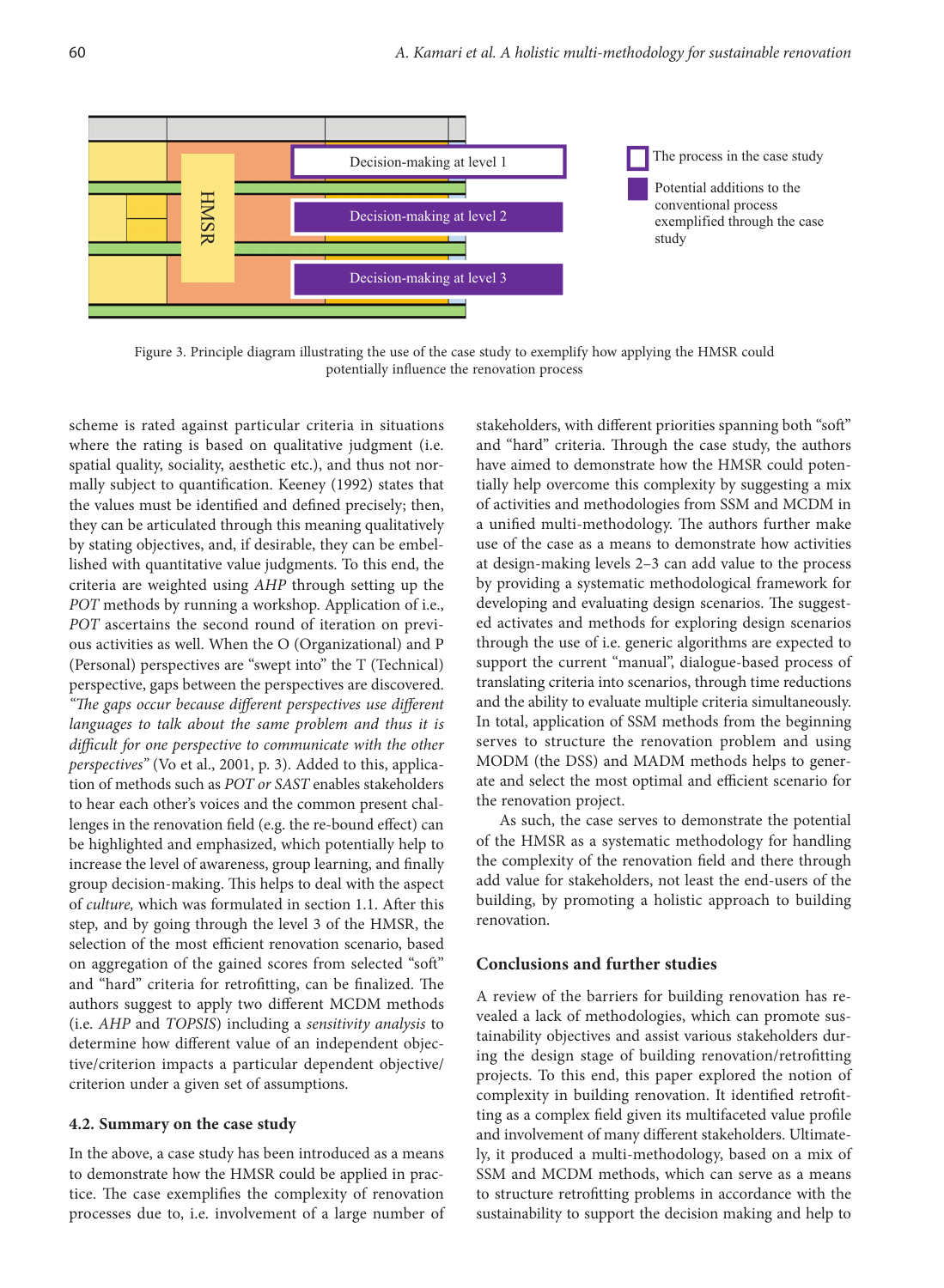develop and select the most optimal and efficient renovation scenarios.

It is the main aim of the paper that the proposed HMSR, through a 'proactive' approach, can help consultancy companies and housing associations, or even municipalities, to deal with the increased complexity and wicked nature of building renovation. Further, it is the aim that the proposed HMSR can address issues related to both *cultural* changes (subjects to essence of various stakeholders, and above all, behavioural barriers to improve the building occupants' learning about the sustainability and the sustainable living) and *technological/physical* changes (subjects to physical and/or technological changes to the building) simultaneously, in order to promote sustainability in a holistic sense. In other words, it deals with the full complexity of a building renovation given its multifaceted value profile and multiple stakeholders.

While this work remains theoretical in scope, we hope it can contribute to building new approaches to building design, and the methods and tools that support them. Application of the MCDM together with the SSM in building renovation as well as building design [in general] may sound too complex and confusing to be performed. But, the authors of the present paper believe that the application of such methods should become popular. Therefore, their application need to be studied and taught within relevant disciplines, particularly Architecture or Architectural Engineering disciplines. The intention to promote such methodologies is to deal with the interdisciplinarity and transdisciplinary (Woyseth & Nielsen, 2004) characteristics of the problems in these domains. The complexity of issues within the domain should be explored through broader perspectives and hence the traditional design approaches should be reconsidered and equipped to deal with its level of complexity and multifaceted nature.

Although the work presented in this paper is informed by the application of existing methods and building renovation projects we have taken part in over recent years, we accept that it is theoretical in scope, and we have yet to apply the HMSR practically to a building renovation project to test its relevance in a real-life renovation design process. Further development of the HMSR will include more explicit examination and application of recently developed SSM and MCDM methods.

#### **Acknowledgements**

The authors of the paper would like to show their gratitude to the Danish Innovation Foundation for financial support through the RE-VALUE research project.

#### **References**

Acre, F., & Wyckmans, A. (2015). Dwelling renovation and spatial quality: the impact of the dwelling renovation on spatial quality determinants. *International Journal of Sustainable Built Environment*, *4*(1), 12-41. <https://doi.org/10.1080/2093761X.2014.923793>

- Århus Kommunes. (2007). *From residential area to district − a new road ahead of Gellerupparken and Toveshøj*. Retrieved from http://www.helhedsplangellerup.dk/~/media/Subsites/ Helhedsplan-Gellerup/Dokumenter/Helhedsplan-Gellerup.pdf
- Bammer, G. (2003). Embedding critical systems thinking in the academy. In *CMS conference*. Retrieved from http://www. mngt.waikato.ac.nz/ejrot/cmsconference/2003/abstracts/orsystems/bammer.pdf
- Belton, V., & Stewart, T. (2002). *Multiple criteria decision analysis*: *an integrated approach*. New York: Springer. <https://doi.org/10.1007/978-1-4615-1495-4>
- Bertalanffy, L. von (1968). *General system theory: foundations, development, applications.* New York: George Braziller.
- Bhaskar, R. A., & Hartwig, M. (2008). *The formation of critical realism: a personal perspective*. New York: Routledge.
- Boeri, A., Antonin, E., Gaspari, J., & Longo, D. (2014). *Energy design strategies for retrofitting: methodology, technologies, renovation options and applications*. Southampton: WIT Press.
- Booth, A. T., & Choudhary, R. (2013). Decision making under uncertainty in the retrofit analysis of the UK housing stock: implications for the green deal. *Energy and Buildings*, *64*, 292- 308. <https://doi.org/10.1016/j.enbuild.2013.05.014>
- Buildings Performance Institute Europe. (2011). *Europe's buildings under the microscope*. Retrieved from http://bpie.eu/ wp-content/uploads
- Brabrand Boligforening. (2014). *Renovation and conversion of housing block B4 - Pilot project*. Retrieved from https://www. licitationen.dk/procurement/view/23559/renovering\_og\_omdannelse\_af\_boligblok\_b4\_pilotprojekt
- Cattano, C., Valdes-Vasquez, R., Plumblee, J., & Klotz, L. (2013). Potential solutions to common barriers experienced during the delivery of building renovations for improved energy performance: literature review and case study. *Journal of Architectural Engineering*, *19*, 164-167. [https://doi.org/10.1061/](https://doi.org/10.1061/(ASCE)AE.1943-5568.0000126) [\(ASCE\)AE.1943-5568.0000126](https://doi.org/10.1061/(ASCE)AE.1943-5568.0000126)
- Cavallaro, F. (2009). Multi-criteria decision aid to assess concentrated solar thermal technologies. *Renew Energy*, *34*, 1678- 1685. <https://doi.org/10.1016/j.renene.2008.12.034>
- Checkland, P. (1981). *Systems thinking, systems practice*. Chichster: John Wiley and Sons.
- Checkland, P., & Scholes, J. (1990). *Soft systems methodology in action*. Chichster: Wiley and Sons.
- Checkland, P. (1999). *Systems thinking, systems practice*. Chichster: John Wiley and Sons.
- Checkland, P. (2000). Soft systems methodology: a thirty year retrospective. *Systems Research and Behavioral Science*, *17*, 11- 58. [https://doi.org/10.1002/1099-1743\(200011\)17:1+<::AID-](https://doi.org/10.1002/1099-1743(200011)17:1+%3c::AID-SRES374%3e3.0.CO;2-O)[SRES374>3.0.CO;2-O](https://doi.org/10.1002/1099-1743(200011)17:1+%3c::AID-SRES374%3e3.0.CO;2-O)
- Churchman, C. (1967). Wicked problems. *Management Science*, *14*(4), 141-146. Retrieved from http://www.jstor.org/ stable/2628678
- Churchman, C. W., Ackoff, R. L., & Arnoff, E. L. (1957). *Introduction to operations research*. New York: John Wiley and Sons.
- Climaco, J. (1997). *Multicriteria analysis*. New York: Springer. <https://doi.org/10.1007/978-3-642-60667-0>
- Cross, N. (2001). Designerly ways of knowing: design discipline versus design science. *Design Issues*, *17*(3), 49-55. [https://doi.](https://doi.org/10.1162/074793601750357196) [org/10.1162/074793601750357196](https://doi.org/10.1162/074793601750357196)
- Cross, N. (2006). *Designerly ways of knowing.* London: Springer-Verlag.
- Dallas, M. (2006). *Value and risk management a guide to best practice*. London: Blackwell Publishing.
- Degan, G., Rode, C., Vettorato, D., & Castagna, M. (2015). Holistic method for energy renovation of buildings: focus on users involvement. In *BSA 2015 conference - Building Simulation*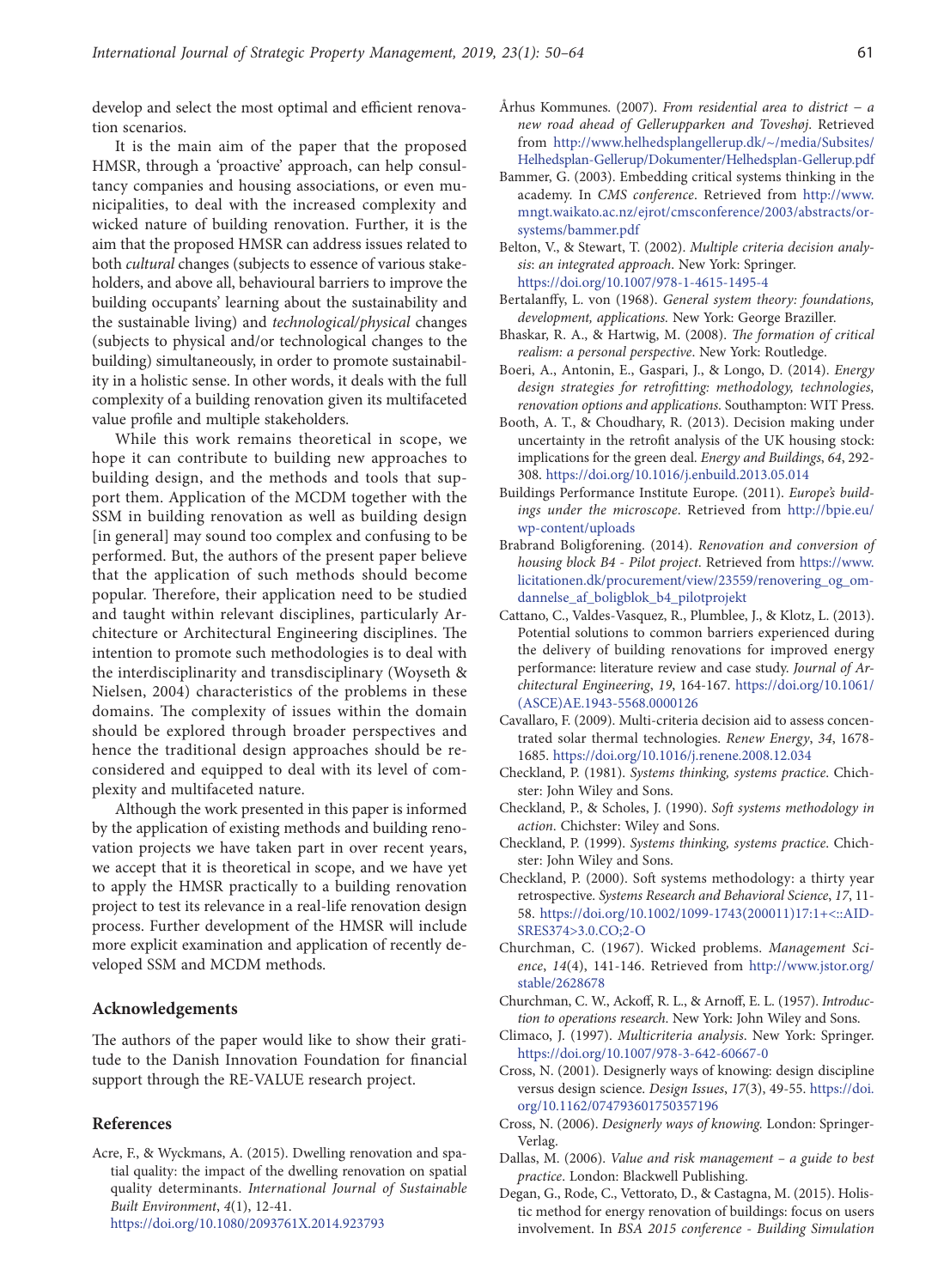*Application, 2nd IBPSA-Italy Conference*. British Sociological Association, UK. Retrieved from http://www.eurac.edu/ en/research/technologies/renewableenergy/publications/ Documents/EURAC-RenEne\_GDegan-CRode-DVettorato-MCastagna\_IBPSA-Italy2015.pdf

- Denzin, N., & Lincoln, Y. (1998). *Handbook of qualitative research*. New York: SAGE Publications.
- Dorst, K. (1997). *Describing design: a comparison of paradigms*  (Published doctoral thesis). Faculty of Industrial Design Engineering, Delft University of Technology, The Netherlands. Retrieved from https://books.google.dk/books/about/Describing\_Design.html?id=0ac-AAAACAAJ&redir\_esc=y
- Estkowski, T. (2013). *Towards a generative design system based on evolutionary computing* (Published doctoral thesis). The Oslo School of Architecture and Design, Oslo. Retrieved from https://brage.bibsys.no/xmlui/bitstream/id/205959/Estkowski\_PhD\_thesis\_11\_03\_2014.pdf
- Figueira, J., Greco, S., & Ehrgott, M. (2005). *Multiple criteria decision analysis: state of the art surveys*. New York: Springer. <https://doi.org/10.1007/b100605>
- Flood, R. L., & Romm, N. R. A. (1996). *Critical systems thinking: current research and practice*. New York: Plenum Press. <https://doi.org/10.1007/b102400>
- Gal, T., & Hanne, T. (1999). *Multicriteria decision making: advances in MCDM models, algorithms, theory, and applications*. Dordrecht: Kluwer Academic Publishers. <https://doi.org/10.1007/978-1-4615-5025-9>
- Galiotto, N., Heiselberg, P., & Knudstrup, M. (2015). Integrated renovation process: overcoming barriers to sustainable renovation. *Journal of Architectural Engineering*, *22*(1), 1-12. [https://doi.org/10.1061/\(ASCE\)AE.1943-5568.0000180](https://doi.org/10.1061/(ASCE)AE.1943-5568.0000180)
- Groat, L., & Wang, D. (2013). *Architectural research methods*. New York: John Wiley and Sons.
- Habermas, J. (1984). *The theory of communicative action. Vol. 1: reason and rationalization of society.* London: Heinemann.
- Hillier, F. S., & Lieberman, G. J. (1967). *Introduction to operations research*. New York: McGraw-Hill.
- Hwang, C. L., & Yoon, K. (1981). *Multiple attribute decision making: methods and applications*. New York: Springer-Verlag. <https://doi.org/10.1007/978-3-642-48318-9>
- Jaccard, J., Becker, M. A., & Wood, G. (1984). Pairwise multiple comparison procedures: a review. *Psychological Bulletin*, *96*(3), 589-596. <https://doi.org/10.1037/0033-2909.96.3.589>
- Jackson, M. C. (2003). *Systems thinking: creative holism for managers*. Chichester: John Wiley and Sons.
- Jayaratna, N. (1994). *Understanding and evaluating methodologies: NIMSAD, a systemic framework*. London: McGrow-Hill.
- Jensen, P. A., & Maslesa, E. (2015). Value based building renovation a tool for decision making and evaluation. *Building and Environment*, *92*, 1-9.<https://doi.org/10.1016/j.buildenv.2015.04.008>
- Juan, Y., Gaob, P., & Wangc, J. (2010). A hybrid decision support system for sustainable office building renovation and energy performance improvement. *Energy and Buildings*, *42*(3), 290- 297. <https://doi.org/10.1016/j.enbuild.2009.09.006>
- Kamari, A., Jensen, S. R., Corrao, R., & Kirkegaard, P. H. (2017a). Towards a holistic methodology in sustainable retrofitting: theory, implementation and applications. In *WSBE 2017 (World Sustainable Built Environment) conference, Hong Kong, China* (pp. 702-708). Retrieved from http://www.wsbe-17hongkong.hk/download/WSBE17%20Hong%20Kong%20 -%20Conference%20Proceedings.pdf
- Kamari, A., Corrao, R., Petersen, S., & Kirkegaard, P. H. (2017b). Sustainable renovation framework: introducing three levels of integrated design process implementation and evaluation.

In *PLEA 2017 Conference,* Edinburgh, UK, 1 (pp. 781-788). Retrieved from http://nceub.org.uk/PLEA2017/proceedings/ PLEA2017\_proceedings\_volume\_I.pdf

- Kamari, A., Corrao, R., & Kirkegaard, P. H. (2017c). Sustainability focused decision-making in building renovation. *International Journal of Sustainable Built Environment*, *6*(2), 330-350. <https://doi.org/10.1016/j.ijsbe.2017.05.001>
- Kamari, A., Corrao, R., & Kirkegaard, P. H. (2018a). Towards the development of a Decision Support System (DSS) for building renovation: Dependency Structure Matrix (DSM) for sustainability renovation criteria and alternative renovation solutions. In *SER4SE 2018 (Seismic and Energy Renovation for Sustainable Cities) conference.* Catania, Italy.
- Kamari, A., Christensen, M. L., Jensen, S., Petersen, S., & Kirkegaard, P. H. (2018b). Towards generation of holistic renovation scenarios using multiple criteria decision making – case of energy consumption, investment cost, and indoor comfort. In *International Conference for Sustainable Design of the Built Environment - SDBE 2018*. London, UK.
- Kamari, A., Christensen, M. L., Jensen, S., Petersen, S., & Kirkegaard, P. H. (2018c). A hybrid decision support system for generation of holistic renovation scenarios – cases of energy consumption, investment cost, and thermal indoor comfort. *Sustainability, 10*(4), 1255-1278. https://doi.org/10.3390/su10041255
- Kamari, A., Schultz, C. P., & Kirkegaard, P. H. (2018d). NovaDM: towards a formal, unified renovation domain model for the generation of holistic renovation scenarios. In *ECPPM 2018, 12th European Conference on Product* & *Process Modelling*. Copenhagen, Denmark.
- Keeney, R. L. (1992). *Value-focused thinking*. Cambridge: Harvard University Press.
- Linstow, H. A., & Turoff, M. (2002). *The Delphi method techniques and applications*. Book published by the authors. Retrieved from http://is.njit.edu/pubs/delphibook/delphibook.pdf
- Mason, R., & Mitroff, I. (1981). *Challenging strategic planning assumptions.* New York: John Wiley and Sons.
- Masoso, O. T., & Grobler, L. J. (2010). The dark side of occupants' behaviour on building energy use. *Energy and Buildings*, *42*, 173-177. <https://doi.org/10.1016/j.enbuild.2009.08.009>
- McNamara, C. (2006). *Field guide to consulting and organizational development: a collaborative and systems approach to performance, change and learning*. Minnesota: Authenticity Consulting LLC.
- Midgley, G. (2000). *Systemic intervention: philosophy, methodology, and practice*. New York: Kluwer Academic Publishers. <https://doi.org/10.1007/978-1-4615-4201-8>
- Midgley, G. (2003). *Systems thinking*. London: Sage Publications.
- Mingers, J. (2014). *Systems thinking, critical realism and philosophy: a confluence of ideas*. London: Taylor and Francis. <https://doi.org/10.4324/9781315774503>
- Mingers, J., & Brocklesby, J. (1997). Multimethodology: towards a framework for mixing methodologies. *Omega, International Journal of Management Sciences*, *25*(5), 489-509. [https://doi.org/10.1016/S0305-0483\(97\)00018-2](https://doi.org/10.1016/S0305-0483(97)00018-2)
- Mitroff, I. I., & Linstone, H. A. (1993). *The unbounded mind*. New York: Oxford University Press.
- Näegeli, C., Ostermeyer, Y., Kharseh, M., Kurkowska, I., & Wallbaum, H. (2017). A multidimensional optimization approach to refurbishment design on a multi-building scale. In *WSBE 2017 (World Sustainable Built Environment) conference, Hong Kong, China* (pp. 709-715). Retrieved from http://www.wsbe-17hongkong.hk/download/WSBE17%20Hong%20Kong%20 -%20Conference%20Proceedings.pdf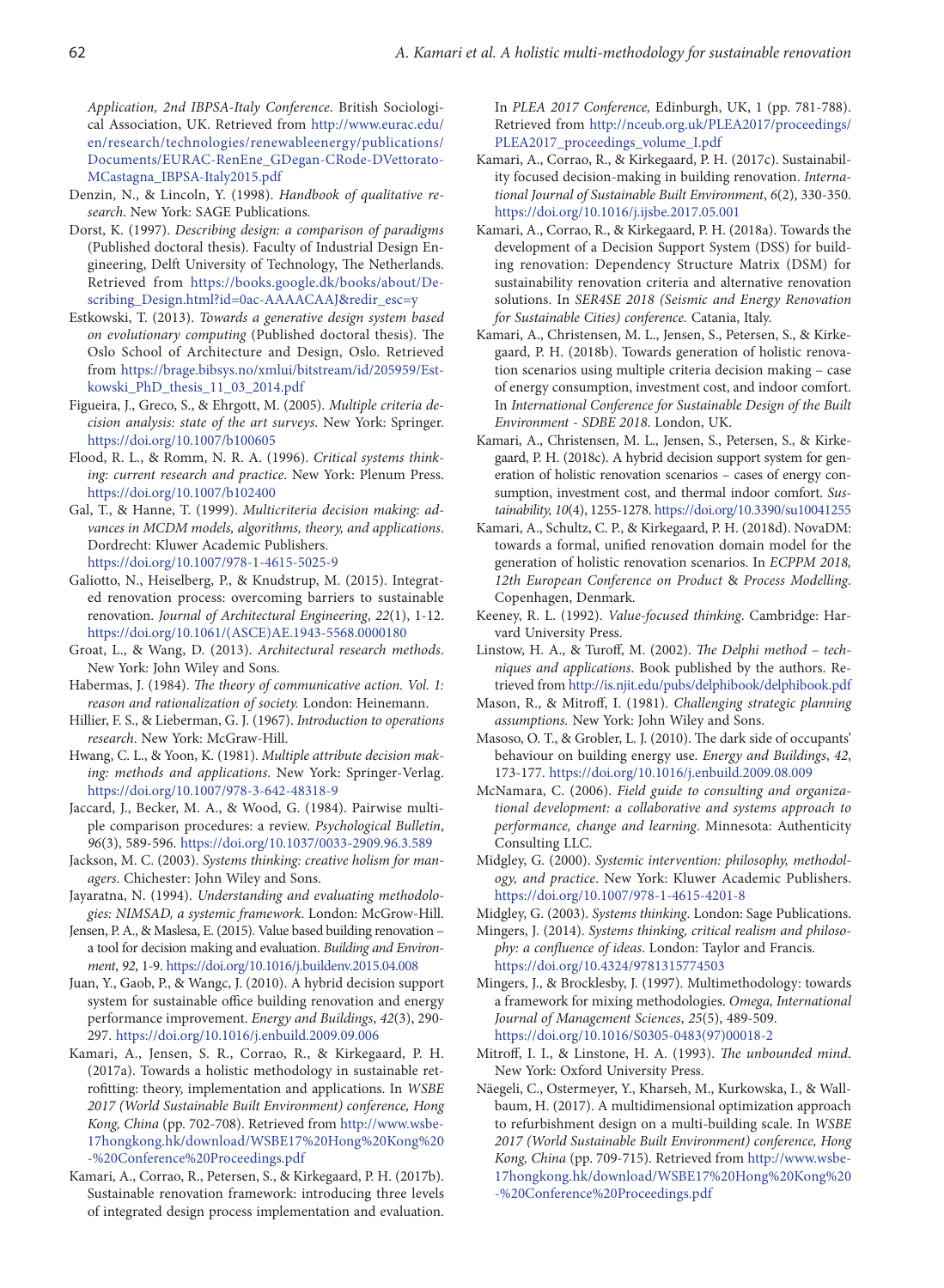- Neves, L. P., Dias, L. C., Antunes, C. H., & Martins, A. G. (2009). Structuring a MCDA model using SSM: a case study in energy efficiency. *European Journal of Operational Research*, *199*(3), 834-845. <https://doi.org/10.1016/j.ejor.2009.01.053>
- Parnell, G. S., Bresnick, T. A., Tani, S. N., & Johnson, E. R. (2013). *Handbook of decision analysis*. New Jersey: John Wiley and Sons. <https://doi.org/10.1002/9781118515853>
- Petkov, D., & Petkova, O. (1997). The analytic hierarchy process and systems thinking. In *Trends in Multicriteria Decision Making, Proceedings of 13th International Conference on MCDM Cape Town,* South Africa, Springer (pp. 243-252). Retrieved from https://link.springer.com/chapter/10.1007% 2F978-3-642-45772-2\_20
- Petkov, D., Petkova, O., Andrew, T., & Nepal, T. (2007). Mixing multiple criteria decision making with soft systems thinking techniques for decision support in complex situations. *Decision Support Systems*, *43*, 615–1629.
- <https://doi.org/10.1016/j.dss.2006.03.006>
- Pohekar, S. D., & Ramachandran, M. (2004). Application of multi-criteria decision making to sustainable energy planning – a review. *Renewable and Sustainable Energy Reviews*, *8*, 365-381.<https://doi.org/10.1016/j.rser.2003.12.007>
- Rose, J. (1997). Soft systems methodology as a social science tool. *Systems Research and Behavioral Science*, *14*(4), 249-258. [https://](https://doi.org/10.1002/(SICI)1099-1743(199707/08)14:4%3c249:AID-SRES119%3e3.0.CO;2-S) [doi.org/10.1002/\(SICI\)1099-1743\(199707/08\)14:4<249:AID-](https://doi.org/10.1002/(SICI)1099-1743(199707/08)14:4%3c249:AID-SRES119%3e3.0.CO;2-S)[SRES119>3.0.CO;2-S](https://doi.org/10.1002/(SICI)1099-1743(199707/08)14:4%3c249:AID-SRES119%3e3.0.CO;2-S)
- Saaty, T. L. (1980). *The analytic hierarchy process: planning, priority setting, resource allocation*. New York: McGraw-Hill.
- Schön, D. (1988). Designing: rules, types and words. *Design Studies*, *9*(3), 181-190. [https://doi.org/10.1016/0142-694X\(88\)90047-6](https://doi.org/10.1016/0142-694X(88)90047-6)
- Schön, D., & Wiggins, G. (1992). Kinds of seeing and their functions in designing. *Design Studies*, *13*(2), 135-156. [https://doi.org/10.1016/0142-694X\(92\)90268-F](https://doi.org/10.1016/0142-694X(92)90268-F)
- Schunck, C. (2011). *Totalværdimodellen energirenovering med merværdi*. Retrieved from http://www.plan-c.dk/\_files/Dokumenter/rappoart/totalvrdimodellen\_14juni2011.pdf
- Simon, H. A. (1969). *The sciences of the artificial.* Cambridge: MIT Press.
- Simonsen, J. (1994). *Soft systems methodology: an introduction*. Roskilde University. Retrieved from http://www.jespersimonsen.dk/Downloads/SSM-IntroductionJS.pdf
- Taha, R. A., & Daim, T. (2013). Multi-criteria applications in renewable energy analysis, a literature review. In T. Daim,

T. Oliver, & J. Kim (Eds.), *Research and technology management in the electricity industry. Part of the series Green Energy and Technology* (pp. 17-30). New York: Springer. [https://doi.org/10.1007/978-1-4471-5097-8\\_2](https://doi.org/10.1007/978-1-4471-5097-8_2)

- Triantaphyllou, E., Shu, B., Nieto, S. S., & Ray, T. (1998). Multicriteria decision making: an operations research approach. *Encyclopedia of Electrical and Electronics Engineering*, *15*, 175-186. Retrieved from https://www.bit.csc.lsu.edu/trianta/ EditedBook\_CHAPTERS/EEEE1.pdf
- Tweed, C. (2013). Socio-technical issues in dwelling renovation. *Building Research and Information*, *41*(5), 551-562. <https://doi.org/10.1080/09613218.2013.815047>
- Vo, H. V., Paradice, D. B., & Courtney, J. F. (2001). Problem formulation in inquiring organizations: a multiple perspectives approach. In *AMCIS 2001 – Proceedings of the Seventh Americas Conference on Information Systems* (pp. 1990- 1995). Boston, MA. Retrieved from http://aisel.aisnet.org/ amcis2001/384
- Wang, J., Jing, Y., Zhang, C., & Zhao, J. (2009). Review on multicriteria decision analysis aid in sustainable energy decisionmaking. *Renewable and Sustainable Energy Reviews*, *13*(9), 2263-2278. <https://doi.org/10.1016/j.procir.2015.08.086>
- Weinberg, G. M. (2001). *An introduction to general systems thinking*. New York, NY: Dorset House.
- Woyseth, H., & Nielsen, L. M. (2004). Discussing transdisciplinarity: making professions and the new mode of knowledge production. *The Nordic Reader*, *6*, 30-46. Retrieved from http://architectureurbanism.blogspot.dk/2008/02/discussingtransdisciplinarity-making.html
- Yin, H., Stack, P., & Menzel, K. (2011). Decision support model for building renovation strategies. *World Academy of Science, Engineering and Technology*, *Computing in Civil Engineering*, *76*, 834-841. [https://doi.org/10.1061/41182\(416\)103](https://doi.org/10.1061/41182(416)103)
- Yu, Z., Fung, B. C. M., Haghighat, F., Yoshino, H., & Morofsky, E. (2011). A systematic procedure to study the influence of occupant behaviour on building energy consumption. *Energy and Building*, *43*(6), 1409-1417. <https://doi.org/10.1016/j.enbuild.2011.02.002>
- Zimmermann, H. J. (1991). *Fuzzy set theory and its applications*. Boston: Kluwer Academic Pub. <https://doi.org/10.1007/978-94-015-7949-0>

## **Appendix 1**

Table A1. List of three different categories and their related sustainable value oriented criteria (Kamari et al., 2017c)

| Functionality       | Accountability | Feasibility                         |
|---------------------|----------------|-------------------------------------|
| Indoor comfort      | Aesthetic      | Investment cost                     |
| Energy efficiency   | Integrity      | Operation & maintenance cost        |
| Material & waste    | Identity       | Financial structures                |
| Water efficiency    | Security       | Flexibility & management            |
| Pollution           | Sociality      | Innovation                          |
| Quality of services | Spatial        | Stakeholders engagement & education |